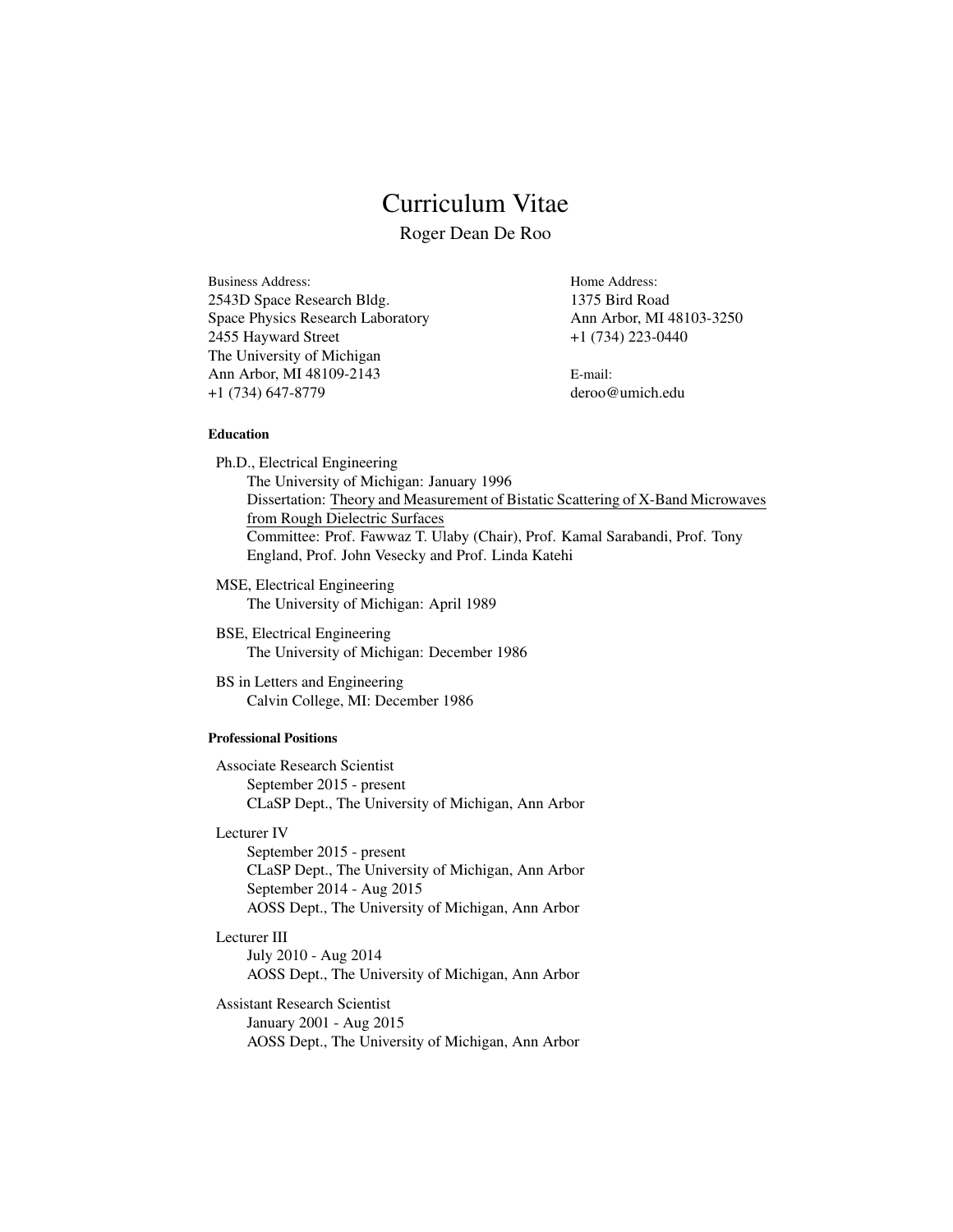## Roger Dean De Roo 2

Lecturer I

September 2009 - April 2010 AOSS Dept., The University of Michigan, Ann Arbor

Adjunct Professor September 2004 - December 2004 EECS Dept., The University of Michigan, Ann Arbor

- Research Fellow January 1996 - September 2000 EECS Dept., The University of Michigan, Ann Arbor
- Graduate Student Instructor September 1994 - April 1995 EECS Dept., The University of Michigan, Ann Arbor

Graduate Student Research Assistant September 1987 - January 1996 EECS Dept., The University of Michigan, Ann Arbor

## Teaching Experience

Q1: "excellent course?"; Q2: "excellent teacher?"; Q4: "wanted to take this class"; (5="agree strongly") n: number of responses

ENGR 100, "Introduction to Engineering"

Winter 2018, 4 CH, 59 students; Q1: tbd, Q2: tbd, Q4: tbd, n=tbd Winter 2017, 4 CH, 60 students; Q1: 3.50, Q2: 4.25, Q4: 3.72, n=38 Winter 2016, 4 CH, 48 students; Q1: 3.82, Q2: 4.43, Q4: 4.00, n=17 Winter 2015, 4 CH, 48 students; Q1: 4.38, Q2: 4.76, Q4: 4.11, n=25 Winter 2014, 4 CH, 59 students; Q1: 3.83, Q2: 4.25, Q4: 3.64, n=24 Winter 2013, 4 CH, 48 students; Q1: 4.00, Q2: 4.05, Q4: 4.06, n=18 Winter 2012, 4 CH, 55 students; Q1: 4.00, Q2: 4.53, Q4: 3.96, n=37 Winter 2011, 4 CH, 61 students; Q1: 3.90, Q2: 4.21, Q4: 4.17, n=34 Winter 2010, 4 CH, 39 students; Q1: 3.93, Q2: 3.94, Q4: 4.28, n=23

CLaSP 462, "Instrumentation for Atmospheric and Space Sciences" Winter 2018, 4 CH, 6 students; Q1: tbd, Q2: tbd, Q4: tbd, n=tbd Winter 2017, 4 CH, 11 students; Q1: 5.00, Q2: 4.00, Q4: 5.00, n=1

AOSS 462, "Instrumentation for Atmospheric and Space Sciences" Winter 2016, 4 CH, 13 students; Q1: 3.83, Q2: 4.00, Q4: 3.30, n=8 Winter 2015, 4 CH, 12 students; Q1: 4.67, Q2: 4.88, Q4: 4.67, n=5 Winter 2014, 4 CH, 7 students; Q1: 5.00, Q2: 5.00, Q4: 5.00, n=4 Winter 2013, 4 CH, 20 students; Q1: 4.44, Q2: 4.82, Q4: 4.15, n=15 Winter 2012, 4 CH, 10 students; Q1: 4.20, Q2: 4.60, Q4: 4.38, n=9 Winter 2011, 4 CH, 11 students; Q1: 4.83, Q2: 4.83, Q4: 4.50, n=8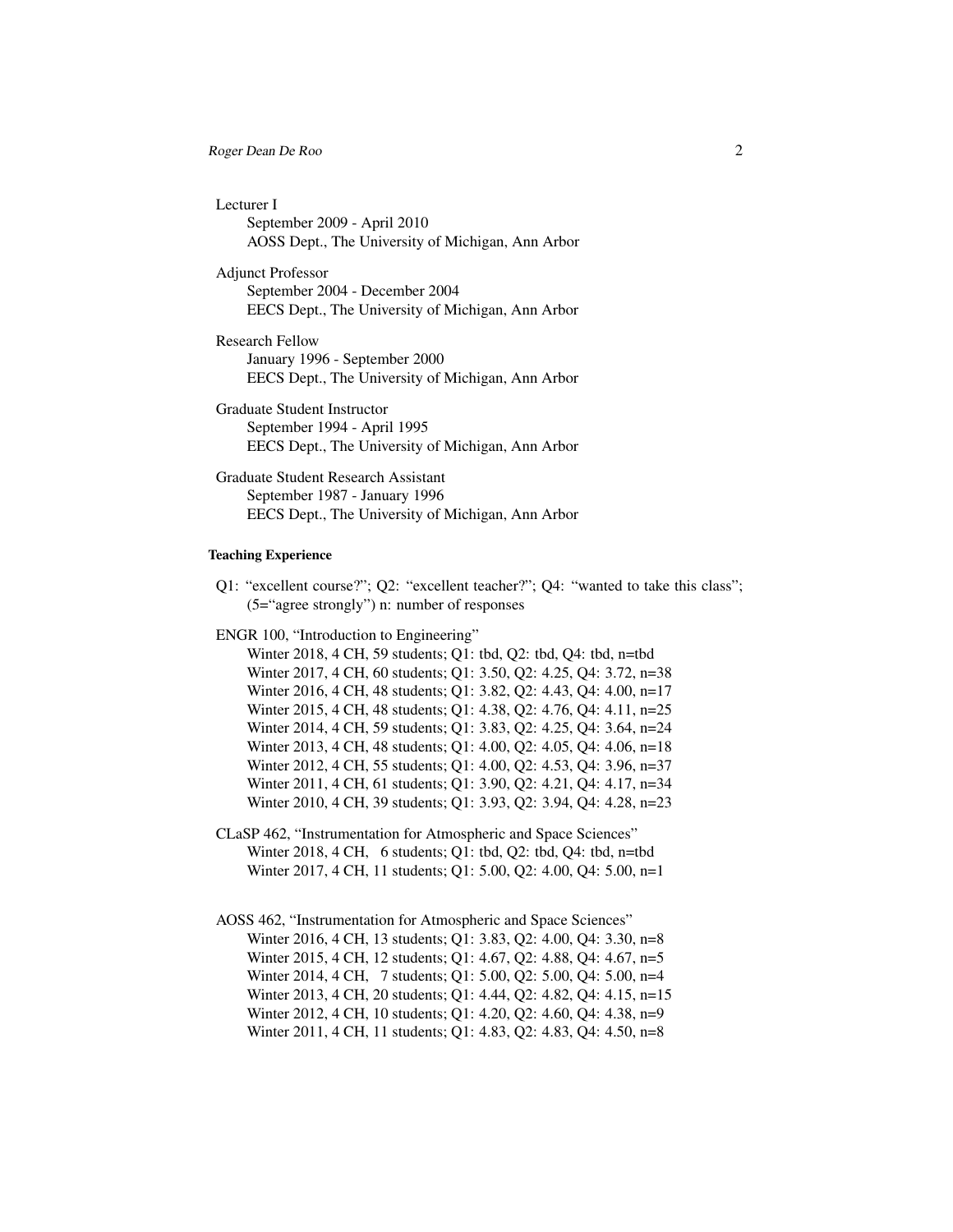Winter 2010, 4 CH, 12 students; Q1: 4.10, Q2: 4.21, Q4: 4.25, n=10 Winter 2009, 4 CH, 13 students; Q1: 4.60, Q2: 4.86, Q4: 4.00, n=9 Winter 2008, 4 CH, 11 students; Q1: 4.29, Q2: 4.58

- ENGR 455, "Multidisciplinary Engineering Design II" Summer 2013, 3 CH, 1 student.
- ENGR 256, "Mentor-Leaders in Multidisciplinary Design" Winter 2012, 1-2 CH, 9 students. Winter 2011, 1-2 CH, 5 students.
- CLaSP 105, "Our Changing Atmosphere" Fall 2017, 3 CH, 260 students; Q1: 4.44, Q2: 4.84, Q4: 3.75, n=75 Fall 2016, 3 CH, 251 students; Q1: 4.39, Q2: 4.83, Q4: 3.48, n=57

AOSS 105, "Our Changing Atmosphere"

- Fall 2015, 3 CH, 274 students; Q1: 4.35, Q2: 4.80, Q4: 3.77, n=103 Fall 2014, 3 CH, 255 students; Q1: 4.38, Q2: 4.72, Q4: 3.80, n=86 Fall 2013, 3 CH, 242 students; Q1: 4.36, Q2: 4.69, Q4: 3.64, n=82 Fall 2012, 3 CH, 232 students; Q1: 4.44, Q2: 4.80, Q4: 4.05, n=87 Fall 2011, 3 CH, 220 students; Q1: 4.33, Q2: 4.69, Q4: 3.83, n=95 Fall 2010, 3 CH, 210 students; Q1: 4.18, Q2: 4.64, Q4: 3.65, n=101 Fall 2009, 3 CH, 174 students; Q1: 3.57, Q2: 4.21, Q4: 2.95, n=77
- AOSS 499, "Directed Study" Fall 2014, 4 CH, 1 student;
- AOSS 747, "Graduate Student Seminar" Winter 2005, 1 CH, 4 students; Q1: 3.17, Q2: 3.83
- EECS 215, "Introduction to Linear Circuits" Fall 2004, 4 CH, 51 students; Q1: 4.03, Q2: 4.33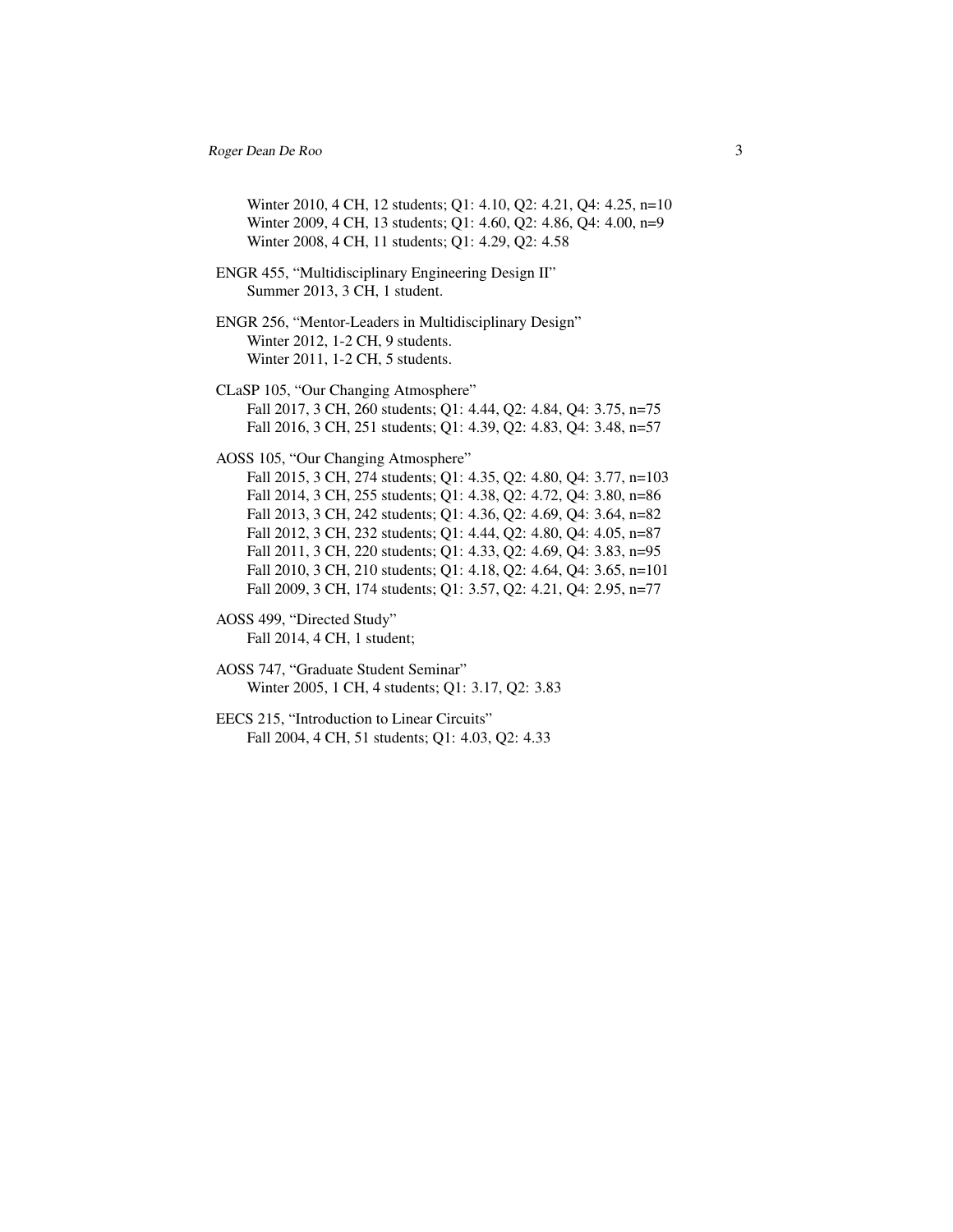#### Referred Journal Articles

- S. Mousavi, R. De Roo, K. Sarabandi, A. England, S. Y. E. Wong, and H. Nejati, "Lake icepack and dry snowpack thickness measurement using wideband autocorrelation radiometry," IEEE Transactions on Geoscience and Remote Sensing, vol. 56, no. 3, pp. 1637–1651, March 2018.
- P.-W. Liu, J. Judge, R. De Roo, A. England, and T. Bongiovanni, "Uncertainty in soil moisture retrieval using the SMAP combined active-passive algorithm for growing sweet corn," Journal of Special Topics in Applied Earth Observations and Remote Sensing, vol. 9, no. 7, pp. 3326–3339, July 2016.
- P.-W. Liu, J. Judge, R. D. De Roo, A. W. England, T. Bongiovanni, and A. Luke, "Dominant backscattering mechanisms at L-band during dynamic soil moisture conditions for sandy soils," Remote Sensing of Environment, vol. 178, pp. 104– 112, 01 June 2016.
- K. Nagarajan, P.-W. Liu, R. De Roo, J. Judge, R. Akbar, P. Rush, S. F. D. Preston, and R. Terwilleger, "Automated L-band radar system for sensing soil moisture at high temporal resolutions," IEEE Geoscience and Remote Sensing Letters, vol. 11, no. 2, pp. 504–508, February 2014.
- P.-W. Liu, R. De Roo, A. England, and J. Judge, "Impact of moisture distribution at the soil surface on L- and C-band emission in sandy soils," Journal of Special Topics in Applied Earth Observations and Remote Sensing, vol. 6, no. 2, pp. 887–899, April 2013.
- S. Misra, R. D. De Roo, and C. S. Ruf, "An improved radio frequency interference model: Reevaluation of the kurtosis detection algorithm performance under central limit conditions," IEEE Transactions on Geoscience and Remote Sensing, vol. 50, no. 11, pp. 4565–4574, November 2012.
- R. D. De Roo and S. Misra, "A moment ratio RFI detection algorithm that can detect pulsed sinusoids of any duty cycle," IEEE Geoscience and Remote Sensing Letters, vol. 7, no. 3, pp. 606–610, July 2010.
- V. L. Mironov, R. D. De Roo, and I. V. Savin, "Temperature dependable microwave dielectric model for an arctic soil," IEEE Transactions on Geoscience and Remote Sensing, vol. 48, no. 6, pp. 2544–2556, June 2010.
- R. D. De Roo, "A simplified calculation of the kurtosis for RFI detection," IEEE Transactions on Geoscience and Remote Sensing, vol. 47, no. 11, pp. 3755– 3760, November 2009.
- J. Hardy, R. Davis, Y. Koh, D. Cline, K. Elder, R. Armstrong, H.-P. Marshall, T. Painter, G. Castres Saint-Martin, R. De Roo, K. Sarabandi, T. Graf, T. Koike, and K. Mc-Donald, "NASA Cold Lands Processes Experiment (CLPX 2002/03): Local Scale Observation Site," Journal of Hydrometeorology, vol. 9, no. 6, pp. 1434– 1442, December 2008.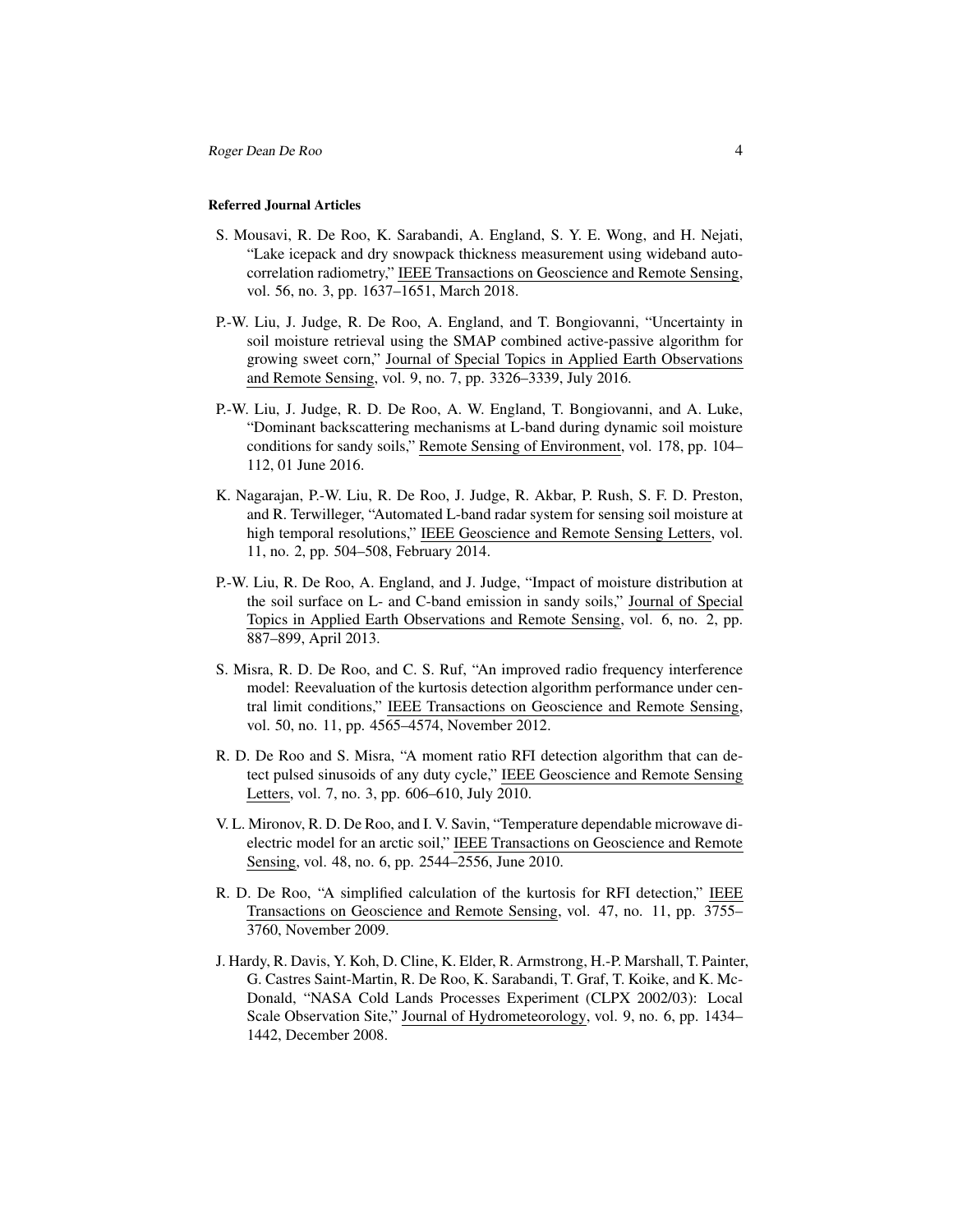- R. D. De Roo and S. Misra, "A demonstration of the effects of digitization on the calculation of the kurtosis for the detection of RFI in microwave radiometry," IEEE Transactions on Geoscience and Remote Sensing, vol. 46, no. 10, pp. 3129–3136, October 2008.
- R. D. De Roo, A. R. Chang, and A. W. England, "Radiobrightness at 6.7-, 19- and 37-GHz downwelling from mature evergreen trees observed during the Cold Lands Processes Experiment in Colorado," IEEE Transactions on Geoscience and Remote Sensing, vol. 45, no. 10, pp. 3224–3229, October 2007.
- R. D. De Roo, S. Misra, and C. S. Ruf, "Sensitivity of the kurtosis statistic as a detector of pulsed sinusoidal RFI," IEEE Transactions on Geoscience and Remote Sensing, vol. 45, no. 7, pp. 1938–1946, July 2007.
- K.-J. Tien, R. D. De Roo, J. Judge, and H. Pham, "Comparison of calibration techniques for ground-based C-band radiometers," IEEE Geoscience and Remote Sensing Letters, vol. 4, no. 1, pp. 83–87, January 2007.
- M. Tedesco, E. J. Kim, A. W. England, R. D. De Roo, and J. P. Hardy, "Brightness temperatures of snow melting/refreezing cycles: Observations and modeling using a multilayer dense medium theory-based model," IEEE Transactions on Geoscience and Remote Sensing, vol. 44, no. 12, pp. 3563–3573, December 2006.
- R. De Roo and C.-T. Tai, "Plane wave reflection and refraction involving a finitely conducting medium," IEEE Antennas and Propagation Magazine, vol. 45, pp. 54–61, October 2003.
- B. K. Hornbuckle, A. W. England, R. D. De Roo, M. A. Fischman, and D. L. Boprie, "Vegetation canopy anisotropy at 1.4 GHz," IEEE Transactions on Geoscience and Remote Sensing, vol. 41, no. 10, pp. 2211–2223, October 2003.
- A. Nashashibi, K. Sarabandi, P. Frantzis, R. D. De Roo, and F. T. Ulaby, "An ultrafast wide-band millimeter-wave (MMW) polarimetric radar for remote sensing applications," IEEE Transactions on Geoscience and Remote Sensing, vol. 40, no. 8, pp. 1777–1786, August 2002.
- A. Nashashibi, F. T. Ulaby, P. Frantzis, and R. D. De Roo, "Measurements of the propagation parameters of tree canopies at MMW frequencies," IEEE Transactions on Geoscience and Remote Sensing, vol. 40, no. 2, pp. 298–304, February 2002.
- R. D. De Roo, J. Munn, L. E. Pierce, A. Y. Nashashibi, F. T. Ulaby, and G. S. Samples, "SPRI: Simulator of polarimetric radar images," IEEE Transactions on Aerospace and Electronic Systems, vol. 38, no. 1, pp. 251–261, January 2002.
- R. D. De Roo, Y. Du, F. T. Ulaby, and M. C. Dobson, "A semi-empirical backscattering model at L-band and C-band for a soybean canopy with soil moisture inversion," IEEE Transactions on Geoscience and Remote Sensing, vol. 39, no. 4, pp. 864–872, April 2001.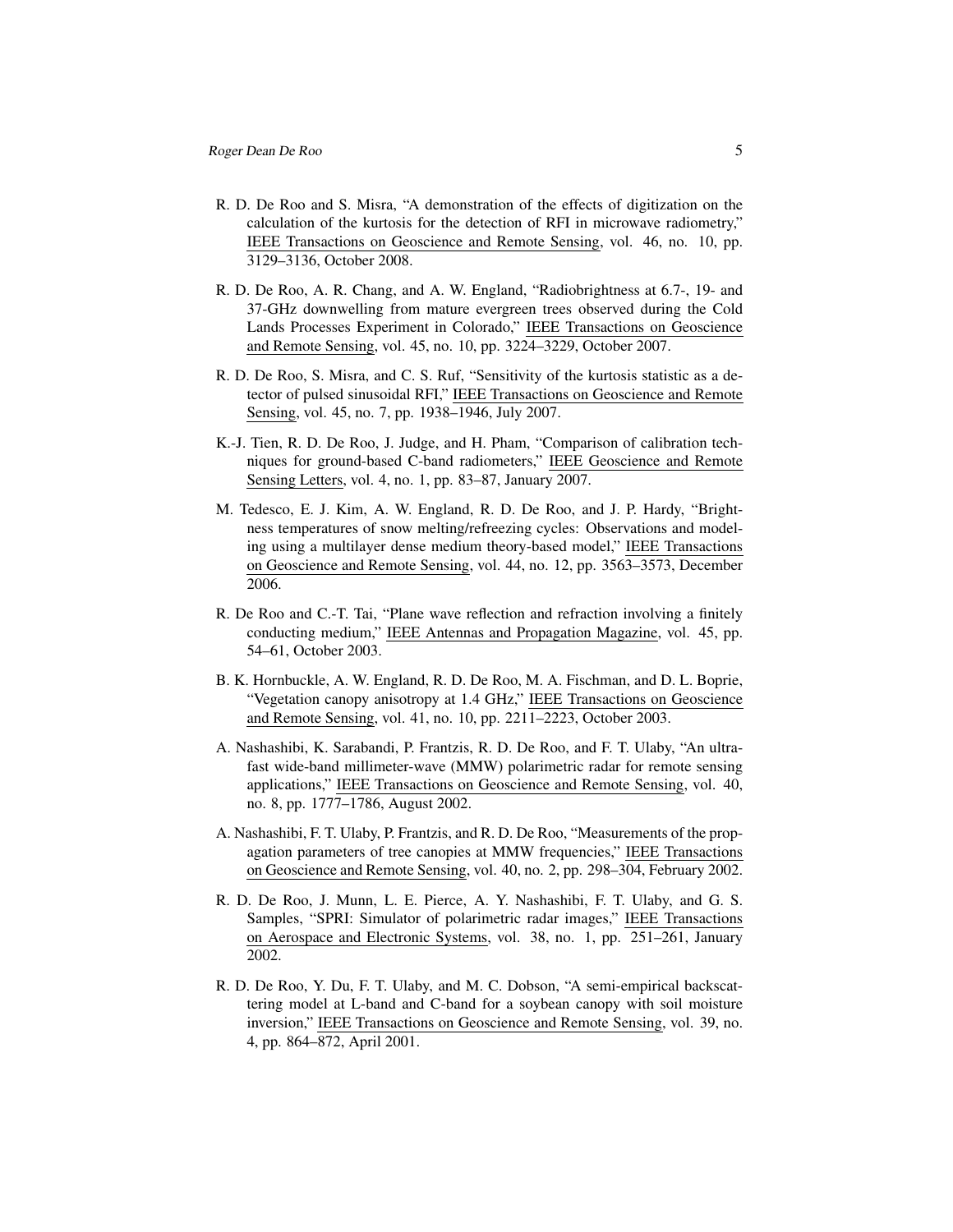- R. D. De Roo, F. T. Ulaby, A. E. B. El-Rouby, and A. Y. Nashashibi, "MMW radar scattering statistics of terrain at near grazing incidence," IEEE Transactions on Aerospace and Electronic Systems, vol. 35, no. 3, pp. 1010–1018, July 1999.
- B. Hauck, F. Ulaby, and R. De Roo, "Polarimetric bistatic-measurement facility for point and distributed targets," IEEE Antennas and Propagation Magazine, vol. 40, no. 1, pp. 31–41, February 1998.
- F. T. Ulaby, A. Nashashibi, A. El-Rouby, E. S. Li, R. D. De Roo, K. Sarabandi, R. J. Wellman, and H. B. Wallace, "95-GHz scattering by terrain at near-grazing incidence," IEEE Transactions on Antennas and Propagation, vol. 46, no. 1, pp. 3–13, January 1998.
- K. Sarabandi, L. Pierce, M. C. Dobson, F. Ulaby, J. Stiles, T. C. Chiu, R. De Roo, R. Hartikka, and A. Zambetti, "Polarimetric calibration of SIR-C using point and distributed targets," IEEE Transactions on Geoscience and Remote Sensing, vol. 33, no. 4, pp. 858–866, July 1995.
- R. D. De Roo and F. T. Ulaby, "Authors' reply to comments on bistatic specular scattering from rough dielectric surfaces," IEEE Transactions on Antennas and Propagation, vol. 43, no. 2, pp. 225–226, February 1995.
- R. D. De Roo and F. T. Ulaby, "Bistatic specular scattering from rough dielectric surfaces," IEEE Transactions on Antennas and Propagation, vol. 42, no. 2, pp. 220–231, February 1994.
- Y. Kuga, F. T. Ulaby, T. F. Haddock, and R. D. De Roo, "Millimeter-wave radar scattering from snow: 1. radiative transfer model," Radio Science, vol. 26, no. 2, pp. 329–341, March–April 1991.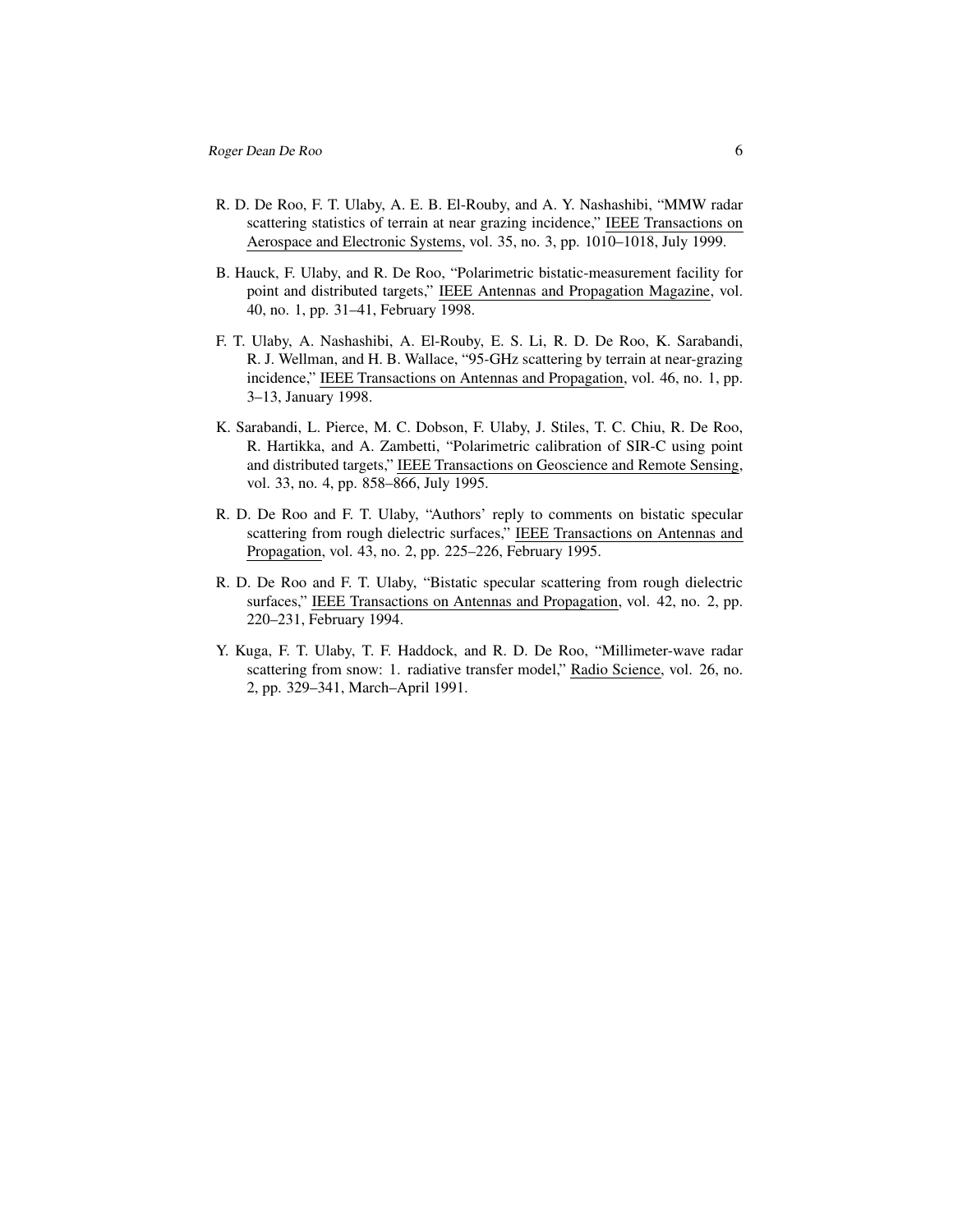## Conferences and Symposia with Published Proceedings

- L. Brucker, C. Hiemstra, H.-P. Marshall, K. Elder, R. De Roo, M. Mousavi, F. Bliven, W. Peterson, J. Deems, P. Gadomski, A. Gelvin, L. Spaete, T. Barnhart, T. Brandt, J. Burkhart, C. Crawford, T. Datta, H. Erikstrod, N. Glenn, K. Hale, B. Holben, P. Houser, K. Jennings, R. Kelly, J. Kraft, A. Langlois, D. McGrath, C. Merriman, N. Molotch, A. Nolin, C. Polashenski, M. Raleigh, K. Rittger, C. Rodriguez, A. Roy, M. Skiles, E. Small, M. Tedesco, C. Tennant, A. Thompson, L. Tian, Z. Uhlmann, R. Webb, and M. Wingo, "A first overview of SnowEx ground-based remote sensing activities during the winter 2016-2017," in Proceedings, IEEE International Geoscience and Remote Sensing Symposium (IGARSS '17), pp. 1391–1394, Ft. Worth, TX, 23–28 July 2017.
- R. De Roo, S. Rogacki, E. Haengel, and C. Ekins, "Snowpack time-series ground truth via a low-power datalogger," in Proceedings, IEEE International Geoscience and Remote Sensing Symposium (IGARSS '17), pp. 1384–1387, Ft. Worth, TX, 23–28 July 2017.
- S. Mousavi, R. De Roo, K. Sarabandi, and A. W. England, "Sampling requirements for wideband autocorrelation radiometric (wibar) remote sensing of dry snowpack and lake icepack," in Proceedings, IEEE International Geoscience and Remote Sensing Symposium (IGARSS '17), pp. 1004–1007, Ft. Worth, TX, 23–28 July 2017.
- S. Chakrabarti, P.-W. Liu, J. Judge, A. Rangarajan, R. De Roo, R. Bindlish, A. Colliander, S. Misra, S. Tripp, B. Lantham, R. Williamson, I. Ramos, T. Jackson, A. England, S. Ranka, and S. Yueh, "A spatio-temporal data fusion algorithm for estimating high-resolution soil moisture in agricultural regions," in Proceedings, IEEE International Geoscience and Remote Sensing Symposium (IGARSS '17), pp. 2495–2498, Ft. Worth, TX, 23–28 July 2017.
- S. Mousavi, R. De Roo, K. Sarabandi, A. W. England, and H. Nejati, "Dry snowpack and freshwater icepack remote sensing using wideband autocorrelation radiometry," in Proceedings, IEEE International Geoscience and Remote Sensing Symposium (IGARSS '16), pp. 5288–5291, Beijing, China, 10–15 July 2016.
- S. Mousavi, R. De Roo, K. Sarabandi, A. W. England, and H. Nejati, "Remote sensing using coherent multipath interference of wideband Planck radiation," in Proceedings, IEEE International Symposium on Antennas and Propagation (APSURSI '16), pp. 2051–2052, Fajardo, PR, 26 June– 01 July 2016.
- E. Haengel and R. De Roo, "A novel technique for autonomous snow quantity measurement," in Proceedings, IEEE International Geoscience and Remote Sensing Symposium (IGARSS '14), pp. 3987–3990, Quebec, QC, 13–18 July 2014.
- H. Nejati, R. De Roo, L. van Nieuwstadt, K. Sarabandi, and A. England, "Design and modeling of a wideband autocorrelation radiometer (WiBAR) as a snowpack thickness sensor," in A/V Recordings, IEEE International Geoscience and Remote Sensing Symposium (IGARSS '14), Quebec, QC, 13–18 July 2014.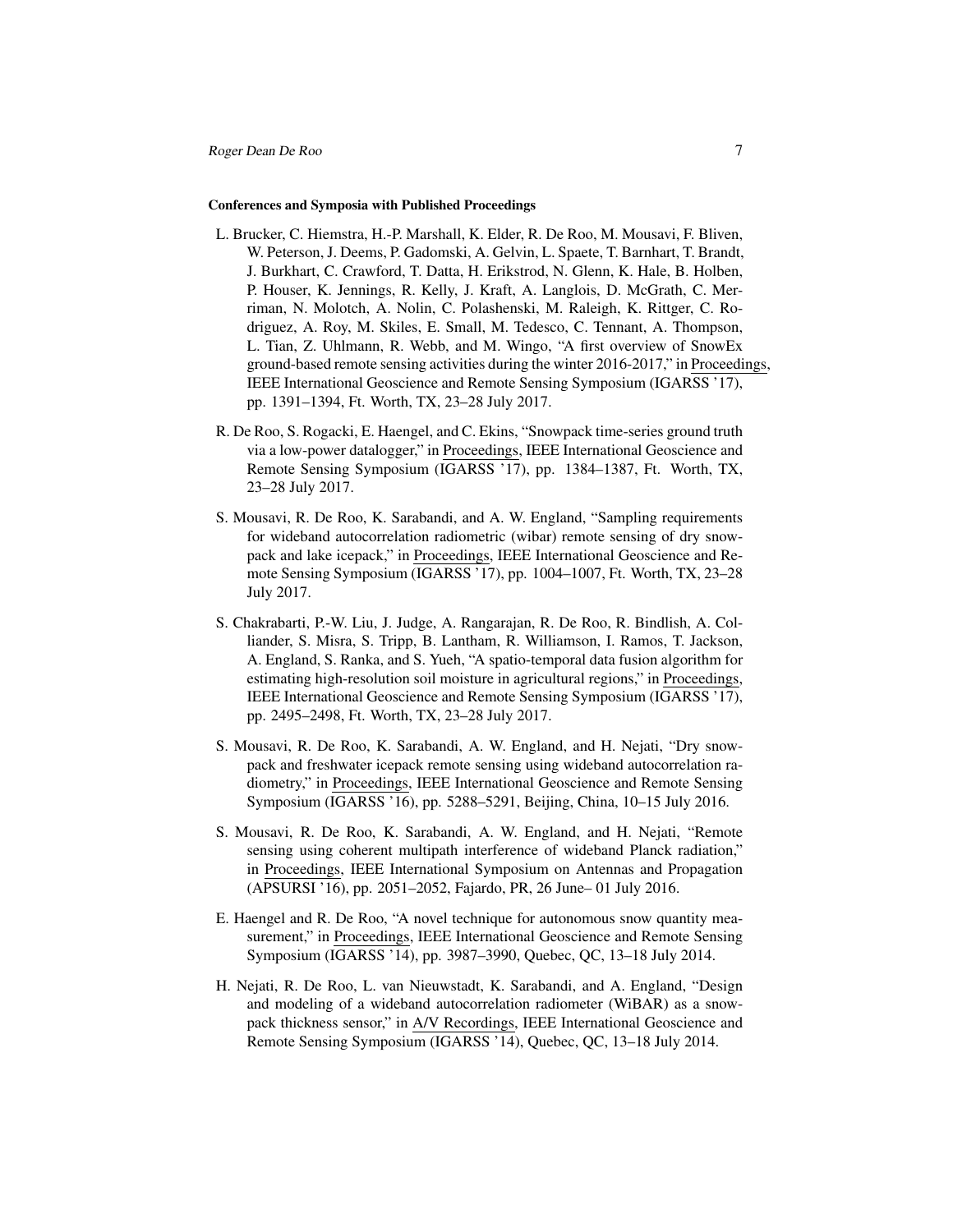- P.-W. Liu, J. Judge, R. De Roo, A. England, and A. Luke, "Utilizing complementarity of active/passive microwave observations at L-band for soil moisture studies in sandy soils," in Proceedings, IEEE International Geoscience and Remote Sensing Symposium (IGARSS '13), pp. 743–746, Melbourne, AU, 21–26 July 2013.
- B. Hornbuckle, T. Rowlandson, E. Russell, A. Kaleita, S. Logsdon, A. Kruger, S. Yueh, and R. De Roo, "How does dew affect L-band backscatter? Analysis of PALS data at the Iowa validation site and implications for SMAP," in Proceedings, IEEE International Geoscience and Remote Sensing Symposium (IGARSS '10), pp. 4835–4838, Honolulu, HI, 25–30 July 2010.
- S. Misra, R. De Roo, and C. Ruf, "Evaluation of the kurtosis algorithm in detecting radio frequency interference from multiple sources," in Proceedings, IEEE International Geoscience and Remote Sensing Symposium (IGARSS '10), pp. 2019–2022, Honolulu, HI, 25–30 July 2010.
- V. L. Mironov, R. De Roo, and I. V. Savin, "The process of unfrozen water freezing with decreasing temperature studied by dielectric measurement in the case of an arctic soil," in Proceedings, IEEE International Geoscience and Remote Sensing Symposium (IGARSS '10), pp. 4423–4425, Honolulu, HI, 25–30 July 2010.
- V. L. Mironov, I. V. Savin, and R. De Roo, "Temperature dependence of a tundra soil permittivity, with water freezing in soil capillaries," in Proceedings, XIII International Scientific Conference, pp. 185–186, Krasnoyarsk, Russian Federation, 10–12 November 2009. in Russian.
- R. D. De Roo, "A simplified calculation of the kurtosis for RFI detection," in Proceedings, volume 2 of IEEE International Geoscience and Remote Sensing Symposium (IGARSS '08), pp. II–327 – II–330, Boston, MA, 07–11 July 2008. Invited Session.
- R. D. De Roo and S. Misra, "Effectiveness of the sixth moment to eliminate a kurtosis blind spot in the detection of interference in a radiometer," in Proceedings, volume 2 of IEEE International Geoscience and Remote Sensing Symposium (IGARSS '08), pp. II–331 – II–334, Boston, MA, 07–11 July 2008. Invited Session.
- R. D. De Roo, A. W. England, Y.-C. Chung, E. Weininger, and K. M. Howell, "Absorption at microwave frequencies in a moist metamorphic snow pack due to pendular ring accumulations of liquid water," in Proceedings, volume 5 of IEEE International Geoscience and Remote Sensing Symposium (IGARSS '08), pp. V–41 – V–44, Boston, MA, 07–11 July 2008.
- R. D. De Roo, S. Misra, and C. S. Ruf, "Sensitivity of the kurtosis statistic as a detector of pulsed sinusoidal radio frequency interference in a microwave radiometer receiver," in Proceedings, IEEE International Geoscience and Remote Sensing Symposium (IGARSS '07), pp. 2706–2709, Barcelona, Spain, 23–27 July 2007. Invited Session.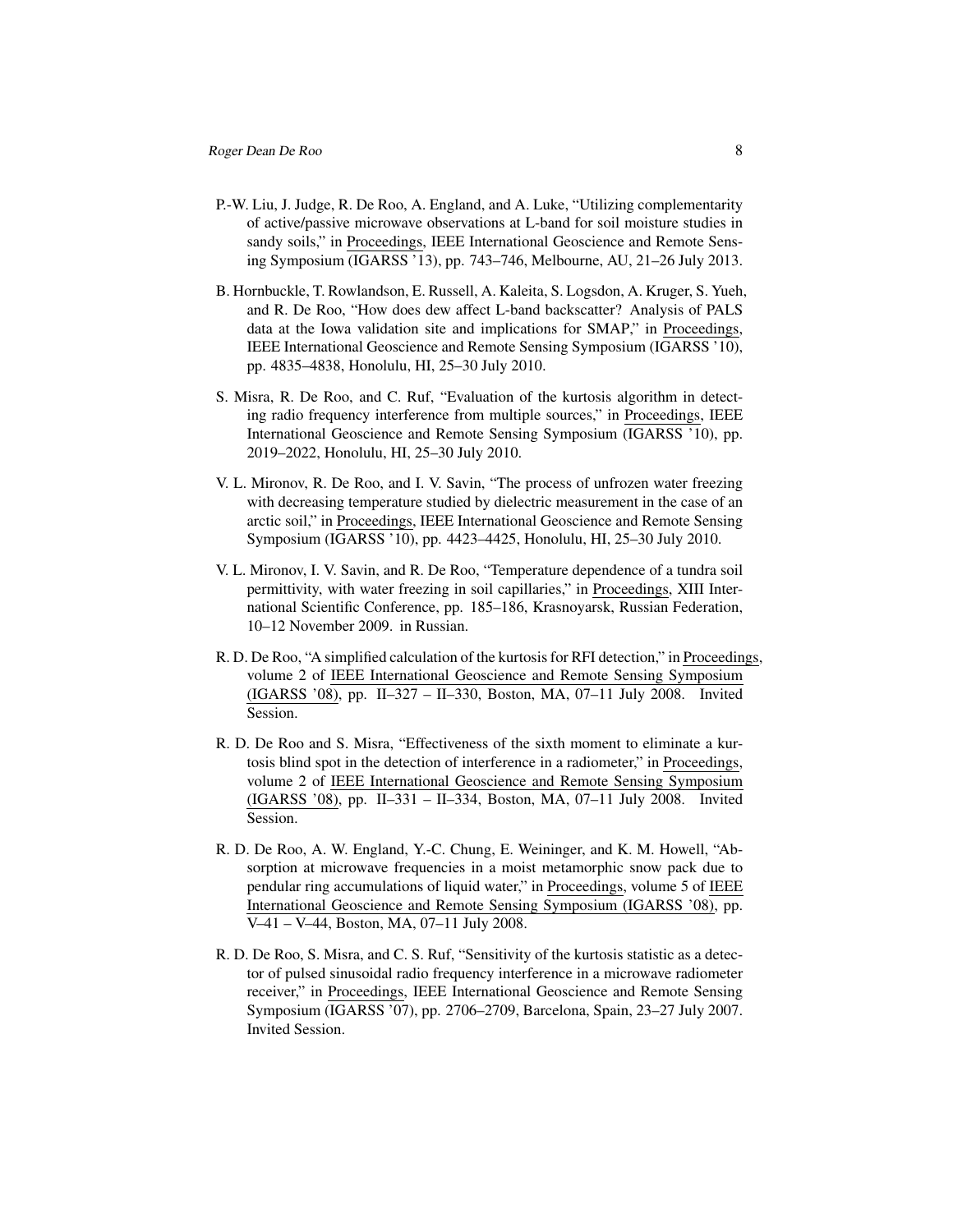- R. D. De Roo, C. S. Ruf, and K. Sabet, "An L-band radio frequency interference (RFI) detection and mitigation testbed for microwave radiometry," in Proceedings, IEEE International Geoscience and Remote Sensing Symposium (IGARSS '07), pp. 2718–2721, Barcelona, Spain, 23–27 July 2007. Invited Session.
- V. L. Mironov, S. V. Savin, and R. D. De Roo, "Dielectric spectroscopic model for tussock and shrub tundra soils," in Proceedings, IEEE International Geoscience and Remote Sensing Symposium (IGARSS '07), pp. 726–731, Barcelona, Spain, 23–27 July 2007.
- Y.-C. Chung, A. W. England, R. D. De Roo, and E. Weininger, "Effects of vegetation and of heat and moisture fluxes from soil on snowpack evolution and radiobrightness," in Proceedings, IEEE International Geoscience and Remote Sensing Symposium (IGARSS '06), pp. 3746–3749, Denver, CO, 31 July – 04 August 2006.
- R. D. De Roo, A. W. England, H. Gu, H. Pham, and H. Elsaadi, "Ground-based radiobrightness observations of the active layer growth on the North Slope near Toolik Lake, Alaska," in Proceedings, IEEE International Geoscience and Remote Sensing Symposium (IGARSS '06), pp. 2708–2711, Denver, CO, 31 July – 04 August 2006.
- R. D. De Roo, A. W. England, and A. R. Chang, "Radiobrightness at 6.7GHz, 19GHz and 37GHz from mature evergreen trees observed during the Cold Lands Processes Experiment in Colorado," in Proceedings, IEEE International Geoscience and Remote Sensing Symposium (IGARSS '06), pp. 3224–3227, Denver, CO, 31 July – 04 August 2006.
- H. Gu, R. D. De Roo, and A. W. England, "The comparison of AMSR-E brightness temperature with ground-based observation on the North Slope," in Proceedings, IEEE International Geoscience and Remote Sensing Symposium (IGARSS '06), pp. 1748–1751, Denver, CO, 31 July – 04 August 2006.
- V. L. Mironov, P. P. Bobrov, P. V. Zhirov, S. V. Krivalsevitsh, A. S. Jaschenko, and R. D. De Roo, "Radiobrightness dynamics of freezing/thawing processes for different soils," in Proceedings, IEEE International Geoscience and Remote Sensing Symposium (IGARSS '06), pp. 3015–3018, Denver, CO, 31 July – 04 August 2006.
- C. S. Ruf, S. Misra, S. Gross, and R. D. De Roo, "Detection of RFI by its amplitude probability distribution," in Proceedings, IEEE International Geoscience and Remote Sensing Symposium (IGARSS '06), pp. 2289–2291, Denver, CO, 31 July – 04 August 2006. Symposium Prize Paper Award.
- C. Erbas, R. D. De Roo, and B. K. Hornbuckle, "Iowa State University / The University of Michigan direct sampling digital radiometer," in Proceedings, IEEE International Geoscience and Remote Sensing Symposium (IGARSS '06), pp. 3074–3077, Denver, CO, 31 July – 04 August 2006.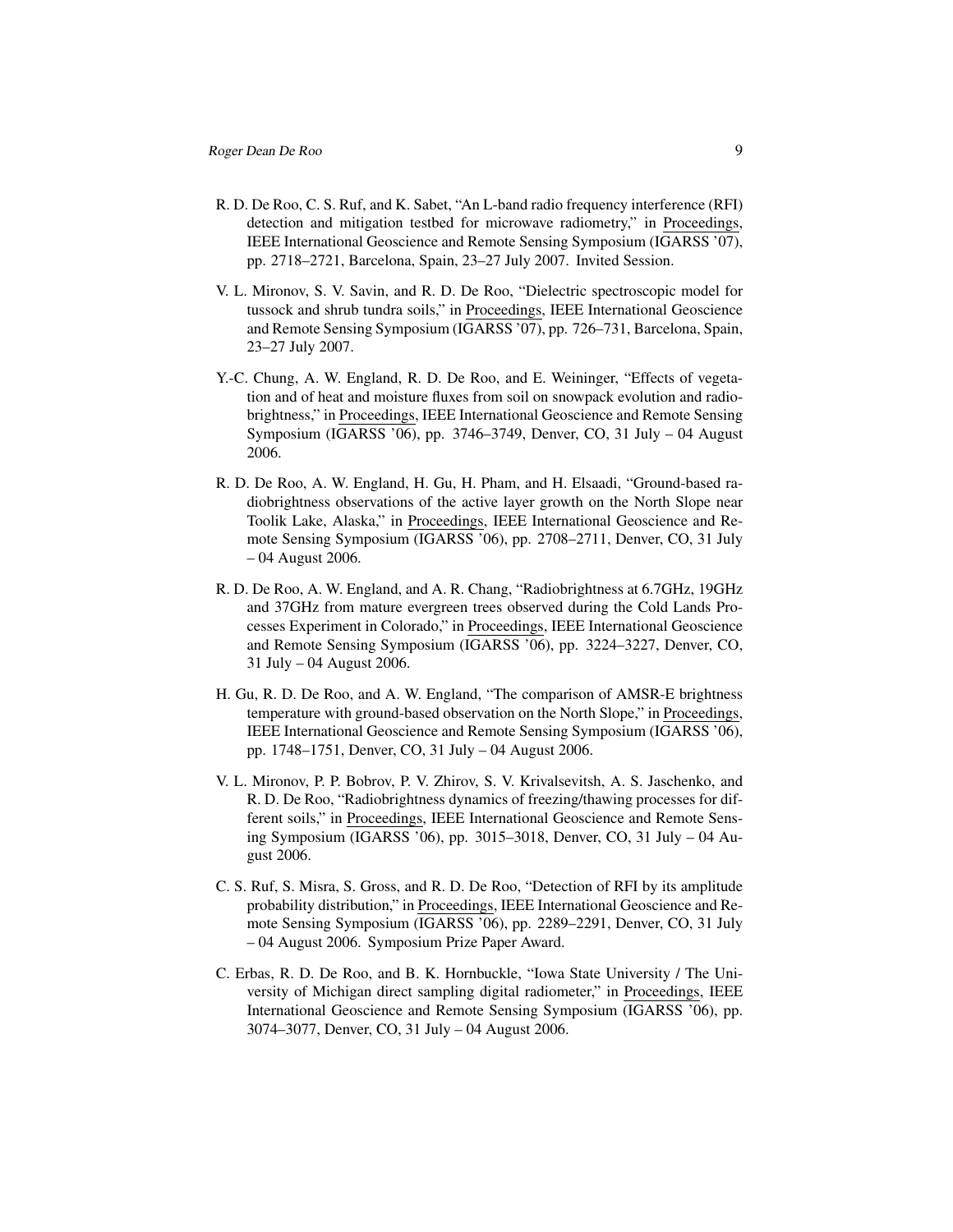- R. D. De Roo, C. Erbas, and B. K. Hornbuckle, "The Iowa State University direct sampling L-band digital radiometer," in Proceedings, Specialist Meeting on Microwave Remote Sensing, pp. 70–76, San Juan, PR, 28 February 2006.
- S. Misra, C. S. Ruf, and R. De Roo, "Agile digital detector for RFI mitigation," in Proceedings, Specialist Meeting on Microwave Remote Sensing, pp. 66–69, San Juan, PR, 28 February 2006. Invited Paper.
- M. Tedesco, E. J. Kim, D. Cline, A. England, R. de Roo, M. Brodzik, and J. Hardy, "Forward modeling of measured CLPX 2003 snow brightness temperatures during melting/refreezing cycles by means of a multi-layer model based on dense medium radiative transfer theory," in Digest, IEEE Antennas and Propagation Society International Symposium, Washington, DC, 03-08 July 2005.
- K.-J. Tien, R. D. De Roo, and J. Judge, "Comparison of different radiometric calibration techniques," in Proceedings, volume 6 of IEEE International Geoscience and Remote Sensing Symposium (IGARSS '04), pp. 3748–3751, Anchorage, AK, 20–24 September 2004.
- R. D. De Roo, A. W. England, and J. Munn, "Circular polarization for L-band radiometric soil moisture retrieval," in Proceedings, volume 2 of Aerospace Conference, pp. 1015–1023, Big Sky, MT, 6–13 March 2004. Invited Paper.
- A. W. England, H. Pham, R. De Roo, L. van Nieuwstadt, and L. Yam, "Performance of STAR-Light receivers during CLPX," in Proceedings, volume 2 of IEEE International Geoscience and Remote Sensing Symposium (IGARSS '03), pp. 1235–1237, Toulouse, FR, 21–25 July 2003.
- H. Pham, R. De Roo, A. W. England, L. van Nieuwstadt, and J. Glettler, "A C band radiometer based on STAR-Light receivers: Design approach, implementation and performance evaluation," in Proceedings, volume 3 of IEEE International Geoscience and Remote Sensing Symposium (IGARSS '03), pp. 2155–2157, Toulouse, FR, 21–25 July 2003.
- L. van Nieuwstadt, R. De Roo, D. Boprie, R. Rizor, P. Hansen, A. W. England, H. Pham, and B. Lim, "A compact direct detection receiver for L-band STAR radiometry," in Digest, volume 1 of IEEE International Microwave Symposium (IMS 2003), pp. 563–566, Philadelphia, PA, 8–13 June 2003.
- Y. Du, J. Munn, R. D. De Roo, A. Y. Nashashibi, and F. T. Ulaby, "MMW forward scattering at near grazing incidence," in Proceedings, Fifth Annual FedLab Symposium on Advanced Sensors, pp. 123–127, University of Maryland, 20–22 March 2001.
- J. Munn, R. D. De Roo, and F. T. Ulaby, "Statistical testing of the form of the Mueller matrix of terrain at millimeter wavelengths," in Proceedings, volume 6 of IEEE International Geoscience and Remote Sensing Symposium (IGARSS '00), pp. 2567–2569, Honolulu, HI, 24–28 July 2000.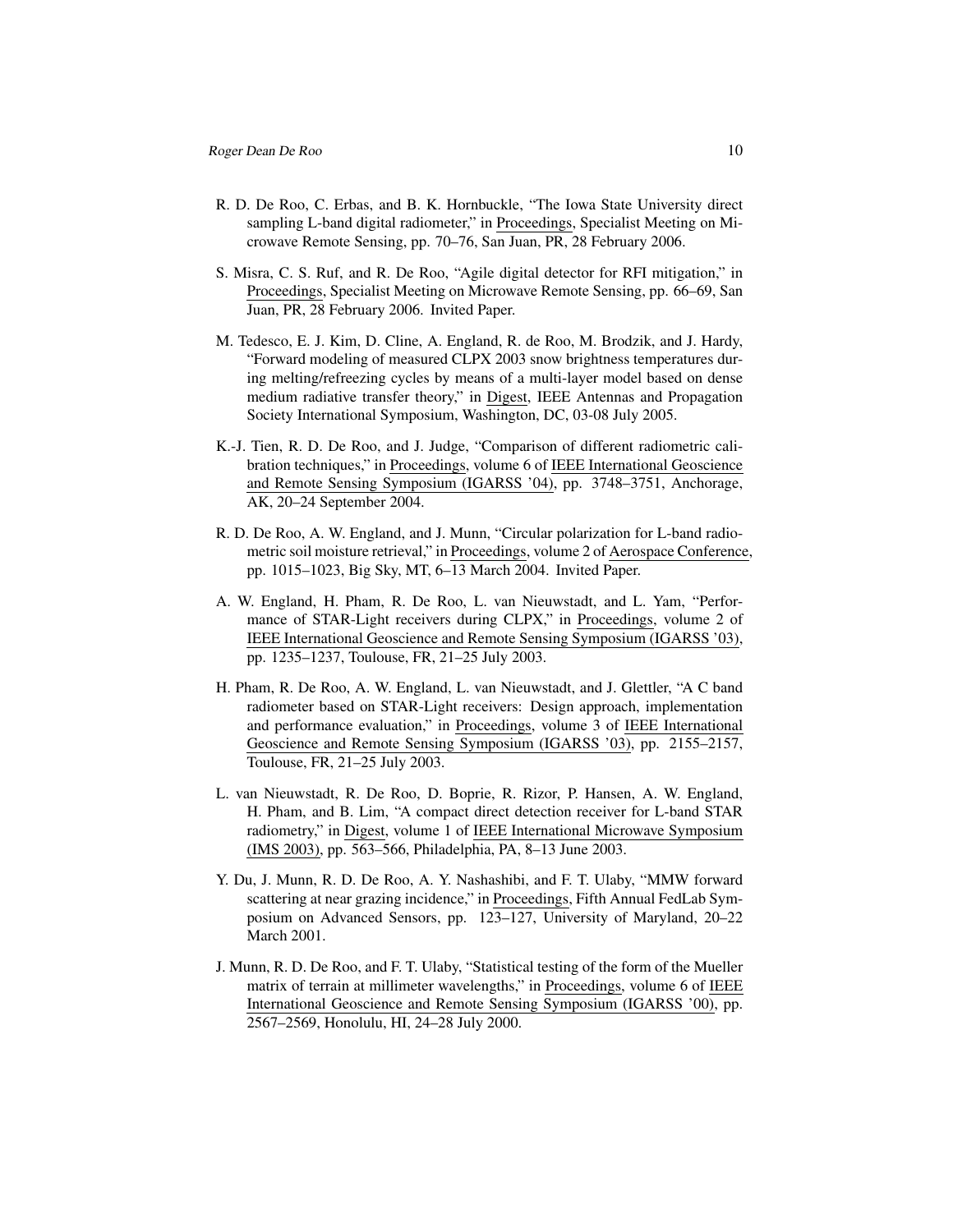- R. D. De Roo, F. T. Ulaby, G. S. Samples, J. Munn, J. Costanza, A. Y. Nashashibi, A. E. B. El-Rouby, and L. E. Pierce, "MMW polarimetric data base of terrain reflectivity and an associated image simulator," in Proceedings, volume 5 of IEEE International Geoscience and Remote Sensing Symposium (IGARSS '00), pp. 2290–2292, Honolulu, HI, 24–28 July 2000.
- R. D. De Roo, J. Munn, A. Y. Nashashibi, and F. T. Ulaby, "MMW clutter database and modeling," in Research and Technology Organization (RTO) Meeting Proceedings 60, Low Grazing Angle Clutter: Its Characterization, Measurement and Application, pp. 26–1 – 26–12, Laurel, MD, 25–27 April 2000, NATO Sensors and Electronic Technology Panel (SET).
- R. D. De Roo, F. T. Ulaby, A. El-Rouby, A. Y. Nashashibi, and G. S. Samples, "SPRI: Simulator of polarimetric radar images," in Research and Technology Organization (RTO) Meeting Proceedings 60, Low Grazing Angle Clutter: Its Characterization, Measurement and Application, pp. 35–1 – 35–12, Laurel, MD, 25–27 April 2000, NATO Sensors and Electronic Technology Panel (SET).
- A. Y. Nashashibi, F. T. Ulaby, P. Frantzis, and R. D. De Roo, "MMW measurements of the extinction and volume backscattering coefficients of tree canopies at near grazing incidence," in Research and Technology Organization (RTO) Meeting Proceedings 60, Low Grazing Angle Clutter: Its Characterization, Measurement and Application, pp. 27–1 – 27–10, Laurel, MD, 25–27 April 2000, NATO Sensors and Electronic Technology Panel (SET).
- Y. Du, R. D. De Roo, and F. T. Ulaby, "Modeling of MMW snow backscatter at near grazing incidence," in Proceedings, Fourth Annual FedLab Symposium on Advanced Sensors, University of Maryland, 21–23 March 2000.
- R. D. De Roo, F. T. Ulaby, A. E. B. El-Rouby, and A. Y. Nashashibi, "Statistics of heterogeneous terrain at 95 GHz near grazing incidence," in Digest, volume 1 of IEEE Antennas and Propagation Society International Symposium, pp. 52–55, Orlando, 11–15 July 1999.
- R. D. De Roo, Y. Du, and F. T. Ulaby, "Observations of MMW backscatter from snow near grazing incidence," in Digest, volume 1 of IEEE Antennas and Propagation Society International Symposium, pp. 44–47, Orlando, 11–15 July 1999.
- A. Y. Nashashibi, K. Sarabandi, P. Frantzis, R. D. De Roo, and F. T. Ulaby, "A novel design of an ultra-fast wideband polarimetric radar," in Digest, volume 3 of IEEE Antennas and Propagation Society International Symposium, pp. 1992–1995, Orlando, FL, 11–15 July 1999. Invited Paper.
- R. D. De Roo, F. T. Ulaby, G. S. Samples, and J. C. Costanza, "SPRI: A simulator of polarimetric radar images," in Proceedings, Third Annual FedLab Symposium on Advanced Sensors, University of Maryland, 2–4 February 1999.
- A. Nashashibi, F. T. Ulaby, P. Frantzis, and R. D. De Roo, "Near-grazing millimeterwave radar response of terrain," in Proceedings, Third Annual FedLab Symposium on Advanced Sensors, University of Maryland, 2–4 February 1999.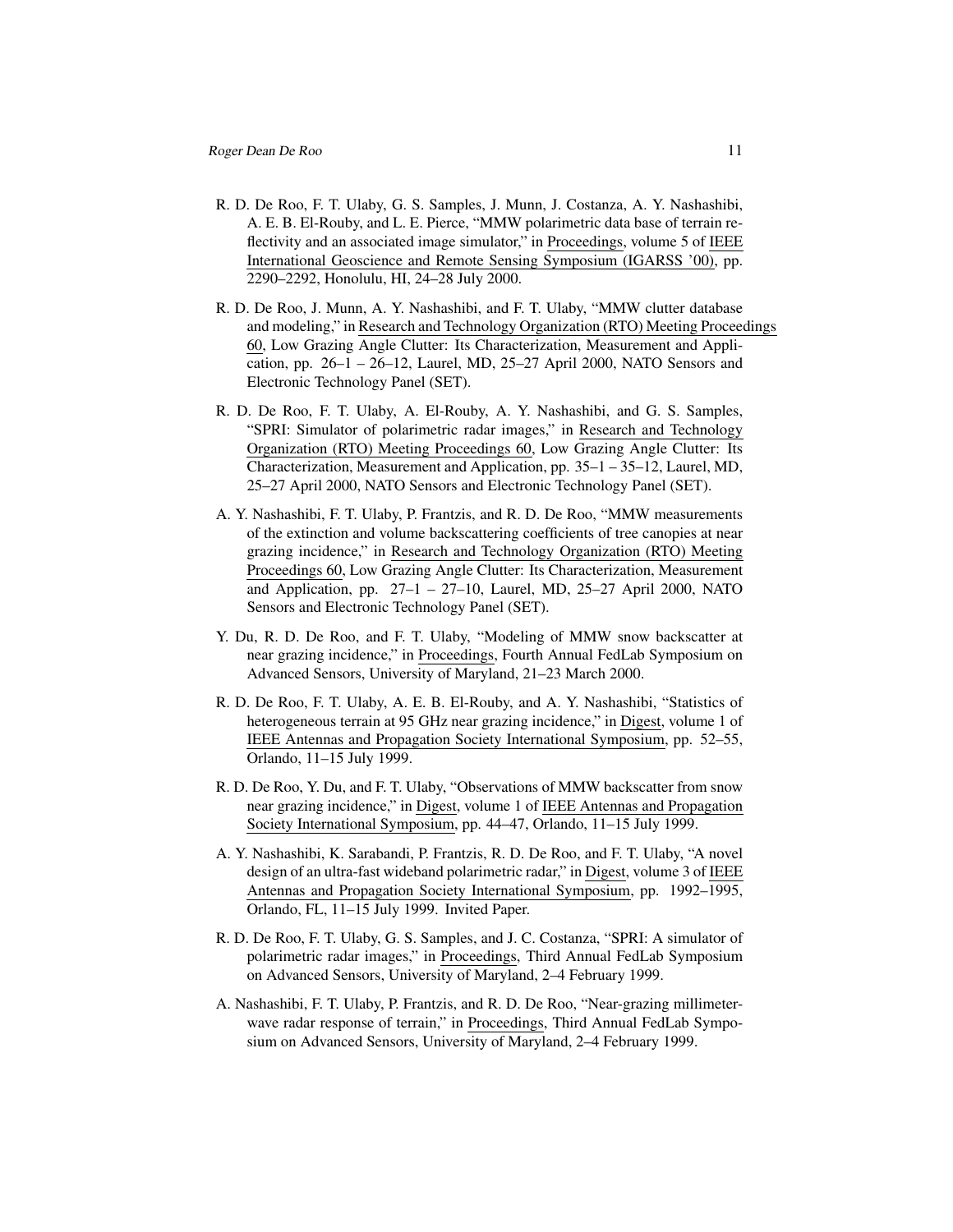- R. D. De Roo and F. T. Ulaby, "Radar clutter mapping," in Proceedings, RSG-20: Millimeterwave Imaging Experiment (MIMEX) Study Group, Panama City Beach, FL, 8–10 September 1998, NATO Sensors and Electronic Technology Panel (SET-10).
- R. D. De Roo, F. T. Ulaby, and M. C. Dobson, "Using microwave radar for soil moisture inversion under soybean canopies," in Proceedings, volume 1 of IEEE International Geoscience and Remote Sensing Symposium (IGARSS '98), pp. 94–96, Seattle, WA, 6–10 July 1998.
- K. M. Bergen, C. Robinson, R. D. De Roo, and L. E. Pierce, "SIR-C analysis of desert sabkha," in Proceedings, volume 3 of IEEE International Geoscience and Remote Sensing Symposium (IGARSS '98), pp. 1351–1353, Seattle, WA, 6–10 July 1998.
- R. D. De Roo, F. T. Ulaby, and A. E. B. El-Rouby, "Polarimetric feature analysis as applied to automatic target recognition," in Proceedings, Second Annual FedLab Symposium on Advanced Sensors, pp. 147–151, University of Maryland, 2–6 February 1998.
- A. Nashashibi, K. Sarabandi, R. D. De Roo, and F. T. Ulaby, "A novel design of a MMW ultra-fast wideband polarimetric instrumentation radar," in Proceedings, Second Annual FedLab Symposium on Advanced Sensors, pp. 142–146, University of Maryland, 2–6 February 1998.
- F. T. Ulaby, R. D. De Roo, A. El-Rouby, A. Nashashibi, K. Sarabandi, R. J. Wellman, H. B. Wallace, and J. Silvious, "MMW radar clutter statistics at near grazing incidence," in Proceedings, Second Annual FedLab Symposium on Advanced Sensors, pp. 103–108, University of Maryland, 2–6 February 1998.
- B. Hauck, R. De Roo, and F. Ulaby, "Polarimetric bistatic measurement facility for point and distributed targets," in Digest, volume 4 of IEEE Antennas and Propagation Society International Symposium, Montreal, 13–18 July 1997. Invited Paper.
- R. D. De Roo and F. T. Ulaby, "A modified physical optics model of the rough surface reflection coefficient," in Digest, volume 3 of IEEE Antennas and Propagation Society International Symposium, pp. 1771–1775, Baltimore, 21–26 July 1996.
- R. D. De Roo and F. T. Ulaby, "Experimental observations of the forward scattering of microwaves from a rough dielectric surface," in Digest, IEEE International Geoscience and Remote Sensing Symposium (IGARSS '93), pp. 999–1002, Tokyo, Japan, 18–21 August 1993.
- R. D. De Roo, Y. Kuga, M. C. Dobson, and F. T. Ulaby, "Bistatic radar scattering from organic debris of a forest floor," in Digest, volume 1 of IEEE International Geoscience and Remote Sensing Symposium (IGARSS '91), pp. 15–18, Helsinki, Finland, 3–6 June 1991.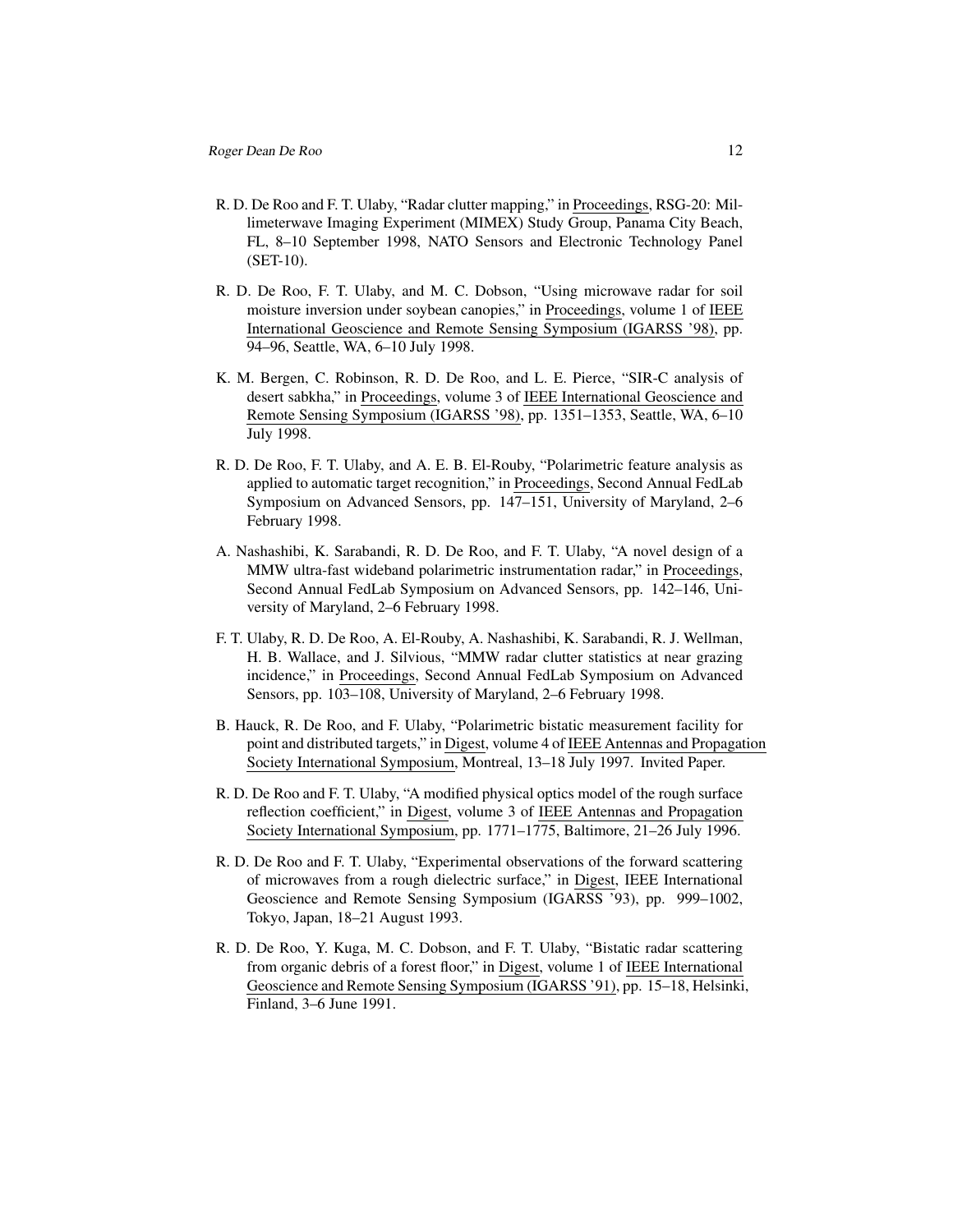Roger Dean De Roo 13

R. D. De Roo, F. T. Ulaby, Y. Kuga, and M. C. Dobson, "Experimental studies of the microwave backscattering by well-characterized surfaces," in Digest, Progress in Electromagnetic Research Symposium (PIERS '89), Boston, MA, July 1989.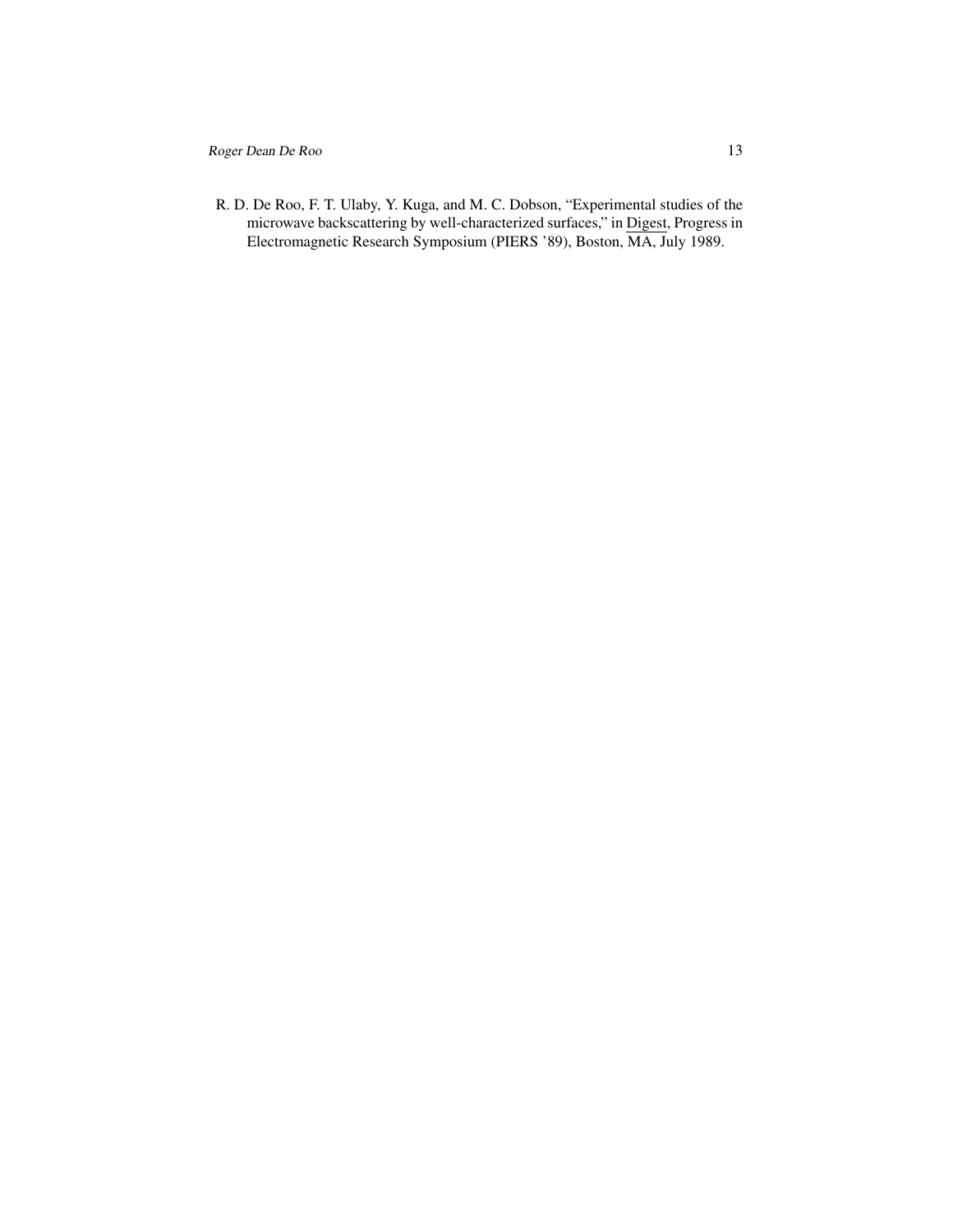## Technical Reports and Handbooks

- T. Bongiovanni, P.-W. Liu, K. Nagarajan, D. Preston, X. Duan, G. Chen, R. Terwilleger, A. Monsivais-Huertero, J. Judge, R. De Roo, R. Akbar, M. Morris, O. Williams, L. Marks, C. Cardozo, M. Moghaddam, and A. England, "Field observations during the tenth microwave water and energy balance experiment (MicroWEX-10): from March 1, 2011 through January 5, 2012," Technical Report AE512, University of Florida, Gainesville, FL, April 2015.
- T. Bongiovanni, H. Enos, A. Monsivais-Huertero, B. Colvin, K. Nagarajan, J. Judge, P.-W. Liu, J. Fernandez-Diaz, R. De Roo, Y. Goykhman, X. Duan, D. Preston, R. Shrestha, C. Slatton, M. Moghaddam, and A. England, "Field observations during the eighth microwave water and energy balance experiment (MicroWEX-8): from June 16 through August 24, 2009," Technical Report AE476, University of Florida, Gainesville, FL, August 2011.
- R. D. De Roo, "Evaluation of DIELCOM: Numerical solution of the Rayleigh approximation to a dielectric body of revolution," Technical Report RL-1017, The University of Michigan, Ann Arbor, MI, 15 November 2007.
- A. W. England and R. D. De Roo, "Active layer thickness and moisture content of arctic tundra from SVAT/radiobrightness models and assimilated 1.4 or 6.9 GHz brightness," Technical Report RL-1014, The University of Michigan, Ann Arbor, MI, June 2006.
- E. Weininger, A. W. England, and R. D. De Roo, "Electromagnetic characteristics of a pendular ring of water as found in a moist snow pack," Technical Report RL-1013, The University of Michigan, Ann Arbor, MI, January 2006.
- R. D. De Roo and A. W. England, "Preparation for radiometric measurements of snow covered terrain at the Fraser forest site of CLPX," Technical Report RL-1011, The University of Michigan, Ann Arbor, MI, 16 January 2005.
- A. W. England and R. D. De Roo, "Monitoring and forecasting attributes of land surface hydrology that are relevant for characterizing a potential battlefield," Technical Report RL-1010, The University of Michigan, Ann Arbor, MI, 10 December 2002.
- A. Y. Nashashibi, K. Sarabandi, P. Frantzis, R. D. De Roo, and F. T. Ulaby, "Design of an ultra-fast wide-band MMW polarimetric instrumentation radar," Technical Report RL-1006, The University of Michigan, Ann Arbor, MI, June 2002.
- F. T. Ulaby, L. P. B. Katehi, G. Rebeiz, A. Nashashibi, R. De Roo, L. Pierce, A. El-Rouby, E. Li, M.-S. Park, P. Frantzis, Y. Du, J. Munn, T. Ellis, and R. Robertson, "MMW radar architecture, phenomenology, and applications," Technical Report QK 8820, The University of Michigan, Ann Arbor, MI, May 2001.
- R. Appleby, S. Stratton, T. Blalock, D. Joynson, R. Smith, R. De Roo, B. Blume, L. van Ewijck, J. Gallagher, S. Taylor, and R. J. Chase, "Modelling and phenomenology," in Millimeterwave Imaging Experiment (MIMEX) Final Report, R. Appleby, editor, chapter 6, NATO RSG-20, 1998.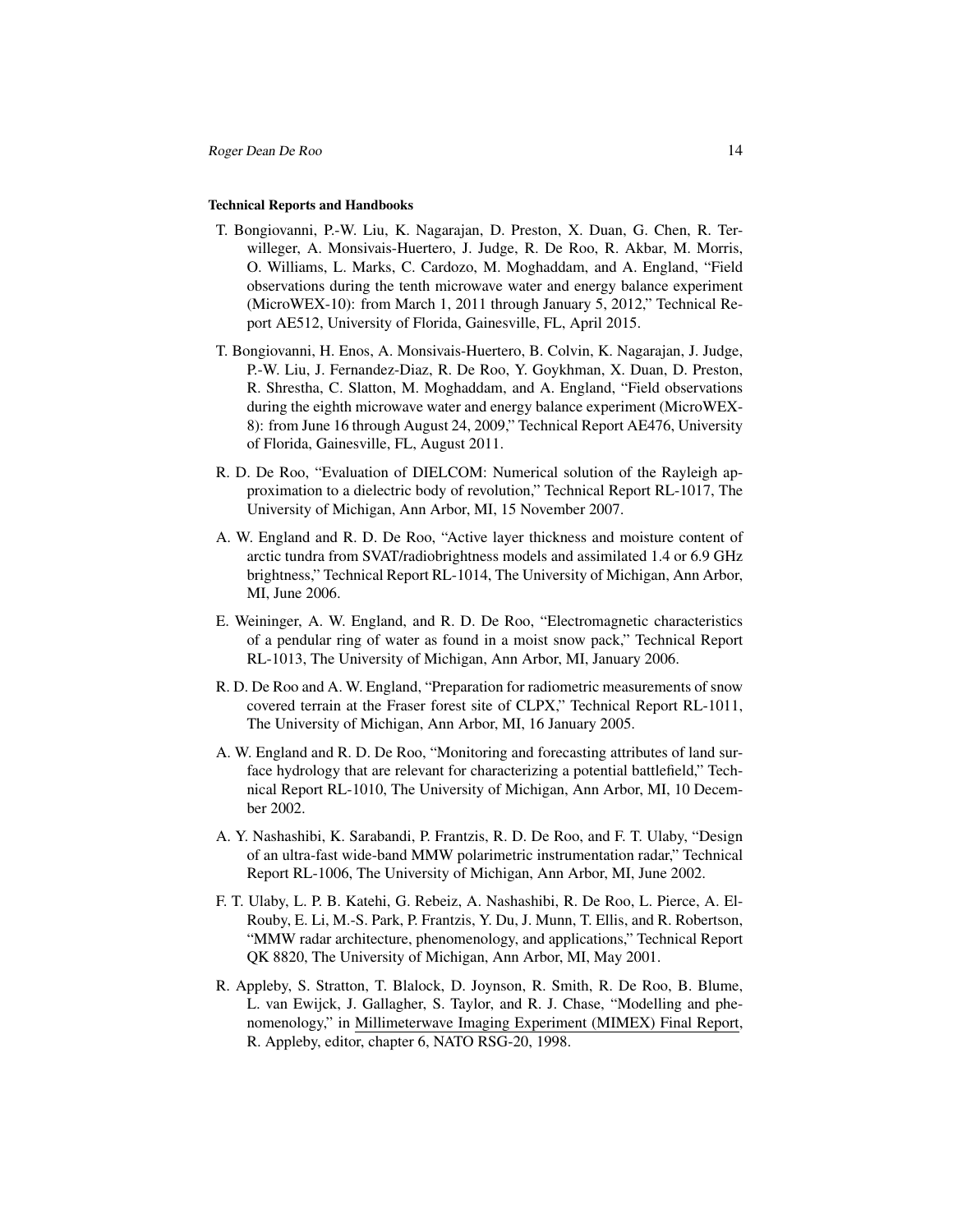- F. T. Ulaby, A. Y. Nashashibi, R. D. De Roo, P. Frantzis, and A. E. B. El-Rouby, "Handbook of near-grazing millimeter-wave polarimetric radar response of terrain," Technical report, The University of Michigan, December 1998.
- R. D. De Roo, Theory and Measurement of Bistatic Scattering of X-band Microwaves from Rough Dielectric Surfaces, PhD dissertation, University of Michigan, Ann Arbor, January 1996.
- R. De Roo, R. Hartikka, N. Peplinski, and A. Zambetti, "Bistatic measurement facility user's manual," Technical Report 031163-F, The University of Michigan, Ann Arbor, MI, August 1994.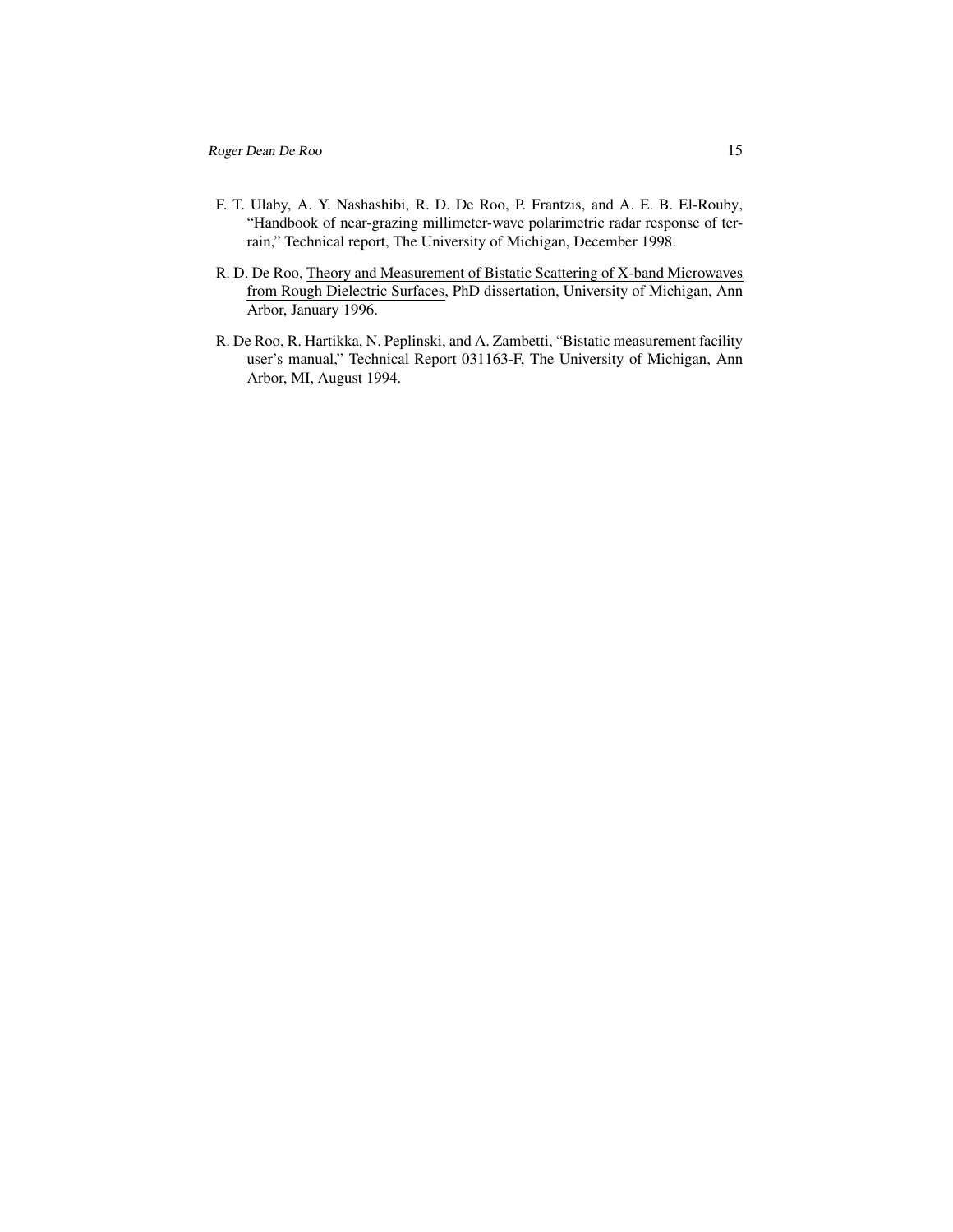#### Research Grants and Contracts

<sup>∗</sup> denotes Principal Investigator.

- Roger De Roo<sup>∗</sup> , Leung Tsang, "New Methods for Snow Remote Sensing Using Ultra-Wideband Microwave Radiometry," NASA 2017 Terrestrial Hydrology Program via Ohio State University, Feb 2018 - Jan 2021, \$180k
- Roger De Roo<sup>∗</sup> , Anthony W. England, and Line van Nieuwstadt, "Wideband Autocorrelation Radiometer Receiver Development and Demonstration for Direct Measurement of Terrestrial Snow and Ice Accumulation," NASA ROSES 2016 IIP, Jun 2017 - Nov 2018, \$737k
- Allison Steiner<sup>∗</sup> , Gretchen Keppel-Aleks, and Roger De Roo, "Leveraging SMAP to improve understanding of carbon-water-climate interactions," NASA ROSES 2016 SUSMAP, Apr 2016 - Mar 2019, \$492k
- R. D. De Roo<sup>\*</sup>, "Broadband Radiometry for Snowpack Travel Time Measurement," NASA Terrestrial Hydrology Program, Jan 2015 - Dec 2017, \$474k
- R. D. De Roo<sup>∗</sup> , "A Low-Cost In-Situ Sensor for Quantifying Spatial and Temporal Variability of Snow Packs for SCLP Validation," NASA Terrestrial Hydrology Program, Aug 2012 - Aug 2015, \$575k
- R. D. De Roo\*, "University of Florida L-band Scatterometer," University of Florida, Sep 2009 - Oct 2010, \$85k
- R. D. De Roo<sup>\*</sup> and M. Moghaddam, "Instrumentation Support for a Soil Moisture Disaggregation Study," NASA Terrestrial Hydrology Program via University of Florida, May 2009 - Apr 2013, \$274k
- R. D. De Roo<sup>∗</sup> , "HIRad Instrument Development," NASA Marshall Space Flight Center via von Braun Space Institute, Dec 2008 - Mar 2009, \$46k
- R. D. De Roo<sup>∗</sup> , "Support for Real-Time Digital Receiver Test Equipment," NASA SBIR phase I via EMAG Technologies, Inc., Sep 2006 - May 2007, \$33k
- R. D. De Roo<sup>\*</sup> and C. S. Ruf, "An L-band Radio Frequency Interference (RFI) Detection and Mitigation Testbed," NASA SBIR phases I & II via EMAG Technologies, Inc., Feb 2005 - Dec 2007, \$302k
- V. Mironov<sup>∗</sup> and R. D. De Roo<sup>∗</sup>, "Dielectric Database for Microwave Remote Sensing of the Circumpolar Arctic," Civilian Research and Development Foundation (CRDF) of U.S. State Dept., Apr 2006 - Jun 2007, \$30k
- C. S. Ruf<sup>∗</sup> and R. D. De Roo, "Electronic Correlated Noise Calibration Standard for Interferometric and Polarimetric Microwave Radiometers," NASA SBIR phases I & II via EMAG Technologies, Inc., Feb 2004 - Dec 2006, \$263k
- R. D. De Roo<sup>∗</sup> , "University of Florida L-band Radiometer Upgrade," University of Florida, Dec 2004 - Aug 2005, \$33k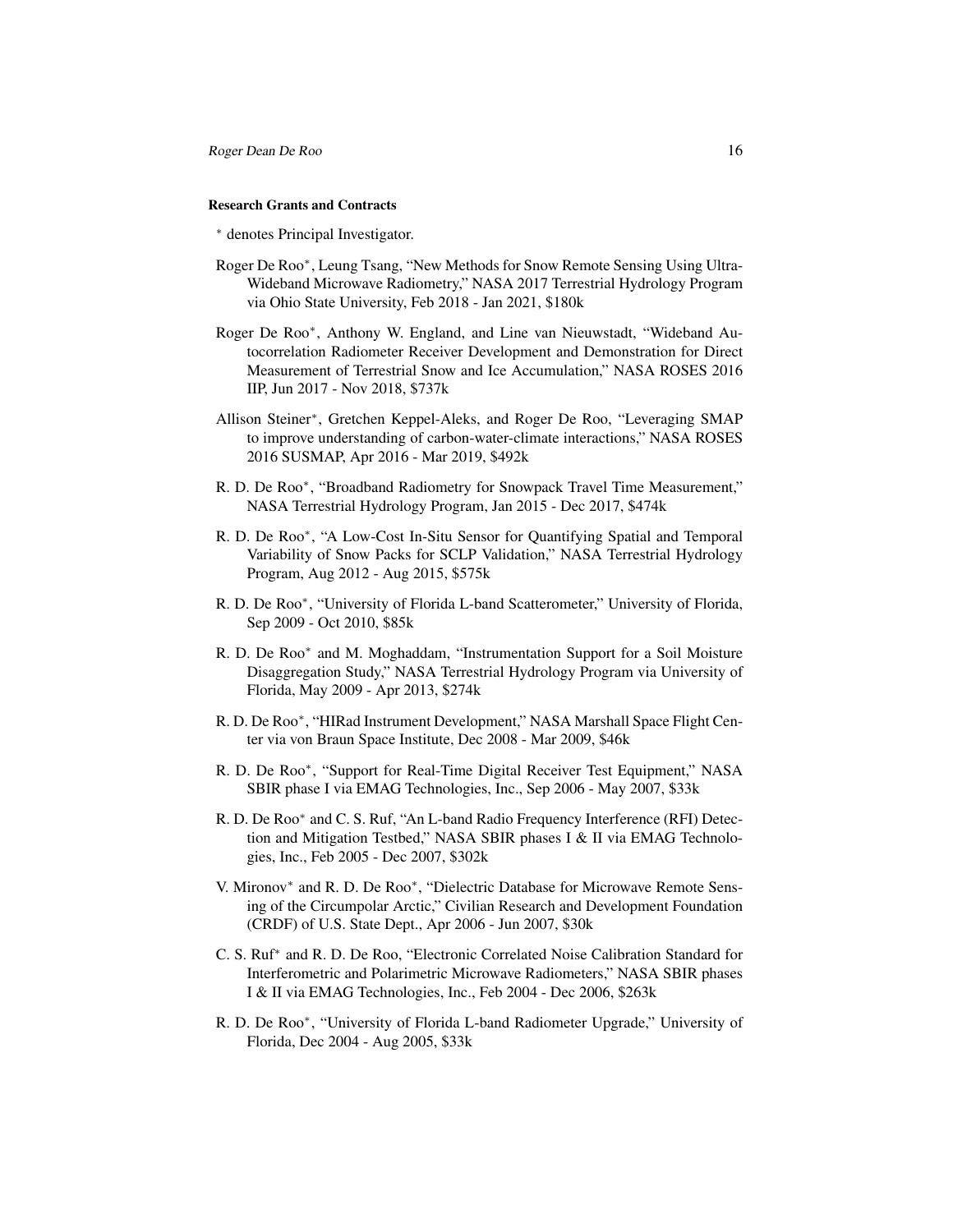- R. D. De Roo<sup>∗</sup> , "Iowa State University L-band Radiometer," Iowa State University, Feb 2004 - Jul 2005, \$97k
- A. W. England<sup>∗</sup> and R. D. De Roo, "Active Layer Thickness and Moisture Content of Arctic Tundra From SVAT Models and Assimilated 1.4 or 6.9 GHz Brightness," NSF OPP, Mar 2003-Mar 2005 \$462k
- R. D. De Roo<sup>∗</sup> , "University of Florida C-band Radiometer," University of Florida, May 2002 - Feb 2003, \$51k

#### Student Advising

- Mohammad Mousavi, PhD Candidate, University of Michigan. Research Co-Advisor.
- Adam Schneider, PhD Candidate, University of Michigan. Member of Dissertation Committee.

Harvey Elliot, PhD, Univerity of Michigan, 2017. "Using Multipath Interference to Infer Subsurface Soil Properties on Mars and Beyond" Member of Dissertation Committee.

- Shurun Tan, PhD, University of Michigan, 2016. "Multiple Volume Scattering in Random Media and Periodic Structures with Applications in Microwave Remote Sensing and Wave Functional Materials" Member of Dissertation Committee.
- David Chen, PhD, University of Michigan, 2016. "GNSS-R Remote Sensing of the Ocean: Surface Waves and Related Phenomena" Member of Dissertation Committee.
- Karl Gendler, MEng, University of Michigan, 2015. Research Advisor.
- Eric Haengel, MS, University of Michigan, 2015. Research Advisor.
- Hamid Nejati, PhD, University of Michigan, 2014. "Passive Remote Sensing of Lake Ice and Snow using Wideband Autocorrelation Radiometer (WiBAR)" Member of Dissertation Committee.
- Pang-Wei Liu, PhD, University of Florida, 2013. "Integration of Active and Passive Microwave Signatures for Characterization of Soil Properties" Member of Dissertation Committee.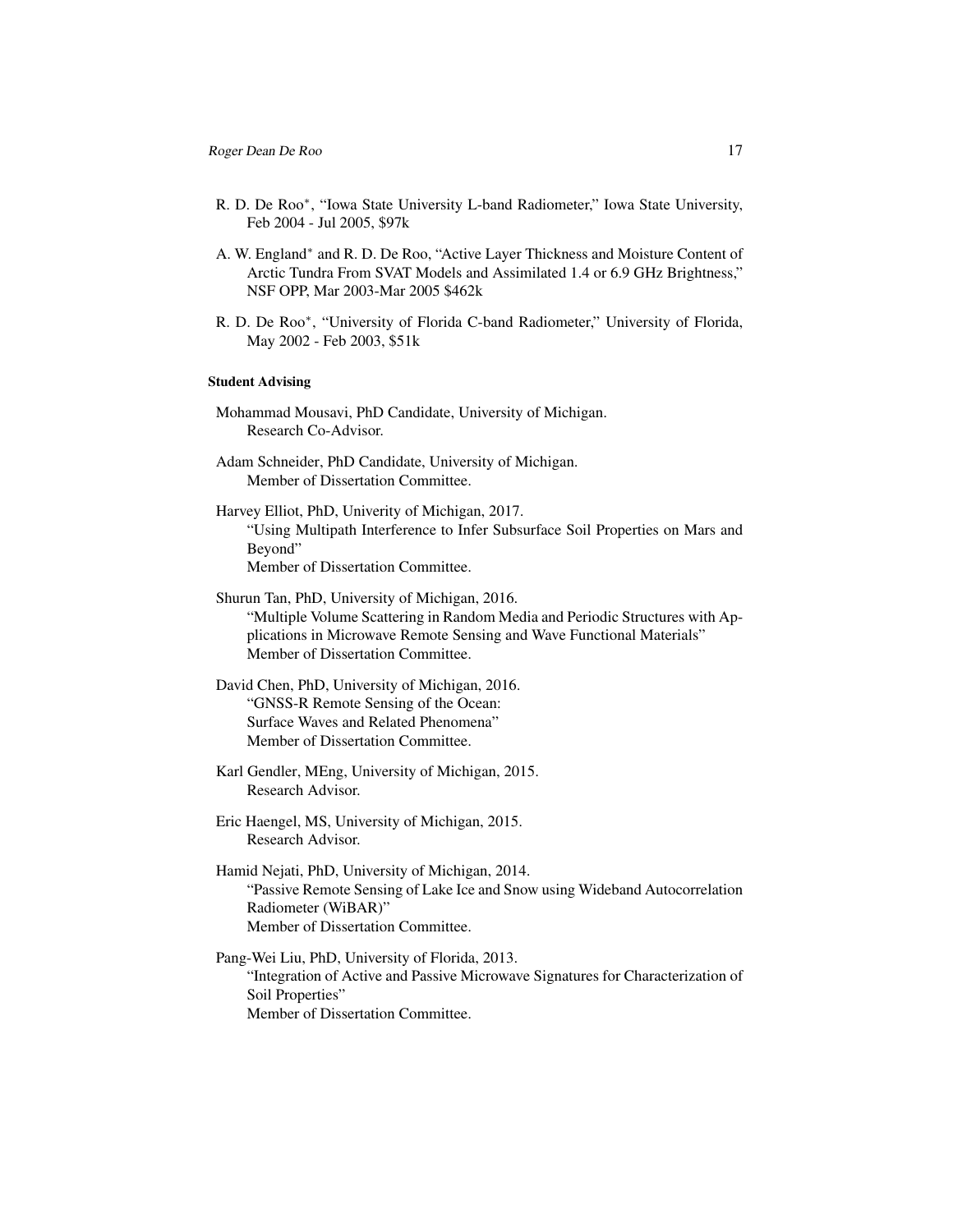- Sidharth Misra, PhD, University of Michigan, 2011. "Development of Radio Frequency Interference Algorithms for Passive Microwave Remote Sensing" Member of Dissertation Committee.
- Boon Lim, PhD, University of Michigan, 2008. "The Design and Development of a Geostationary Synthetic Thinned Aperture Radiometer" Member of Dissertation Committee.
- Yi-Ching Chung, PhD, University of Michigan, 2007. "A Snow-Soil-Vegetation-Atmosphere Transfer/Radiobrightness Model for Wet Snow" Member of Dissertation Committee.
- Haoyu (Haley) Gu, PhD, University of Michigan, 2006. "6.9, 19, and 36 GHz Brightness Observations of Cold Lands Hydrology in Alpine and Arctic Terrains" Member of Dissertation Committee.
- Hanh Pham, PhD, University of Michigan, 2006. "Analysis of Microwave Radiometer Noise" Member of Dissertation Committee.
- K.-J. (Calvin) Tien, PhD, University of Florida, 2006. "Linking Changes in Dynamic Cotton Canopy to Passive Microwave Remote Sensing" Member of Dissertation Committee.
- Brian Hornbuckle, PhD, University of Michigan, 2003. "Radiometric Sensitivity to Soil Moisture Relative to Vegetation Canopy Anisotropy, Canopy Temperature, and Canopy Water Content at 1.4 GHz" Member of Dissertation Committee.

## **Certifications**

Student Pilot with solo endorsement

Engineer-In-Training, April 1989

Michigan Class B Commercial Vehicle Driver License

Amateur Radio, Technician Class, Dec 2012. Call sign: KD8TSL

# **Honors**

Eastern Snow Conference Weisnet Medal, 2016 (jointly with M. Mousavi, K. Sarabandi, A. W. England)

Eastern Snow Conference Sno-Foo Award, 2016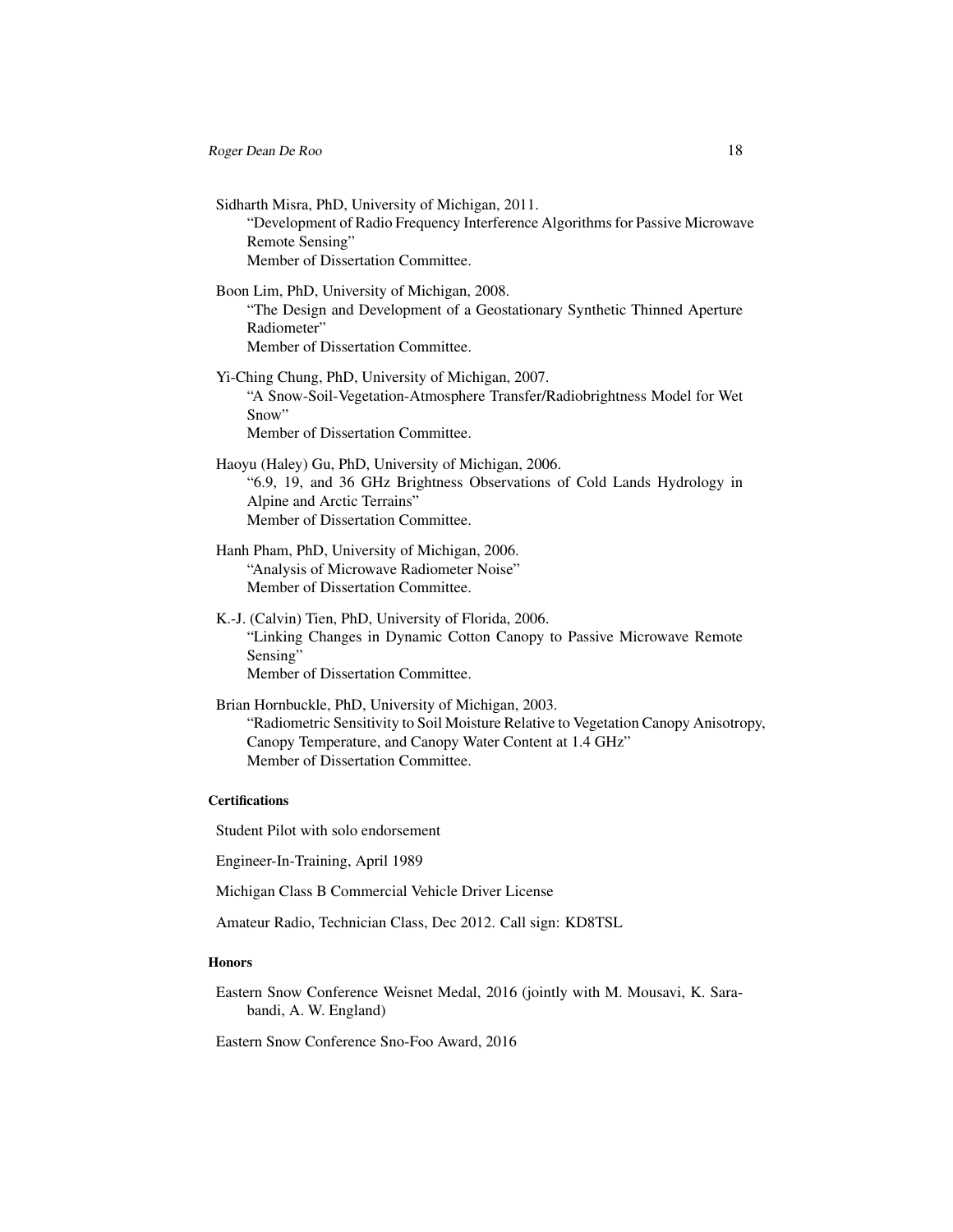- IEEE Geoscience and Remote Sensing Society Symposium Prize Paper Award, 2007 (jointly with C. Ruf, S. Misra and S. Gross)
- NSF Undergraduate Research Opportunity Program (UROP) Recognition Award for Outstanding Research Mentorship, 2004 (jointly with A. W. England)

#### Societies

IEEE Geoscience and Remote Sensing Society

American Geophysical Union

### University Service

CLaSP Safety Committee member, 2015-present

AOSS Safety Committee member, 2012-2015

AOSS Awards Committee member, 2013-2015

AOSS Executive Committee member, 2006-2008

CoE Major Review Casebook Committee member, 2015

#### Professional Activities

- Proposal Review Panelist for NASA Advanced Information Systems Technology Program, 2008
- Proposal Review Panelist for NASA Planetary Instrument Definition and Development Program, 2005
- Proposal Reviewer for Natural Sciences and Engineering Research Council of Canada Discovery Grant RFP, 2016
- Proposal Reviewer for National Science Foundation, 2005, 2014
- Proposal Reviewer for US Army Engineering Research and Development Center Basic Research RFP, 2013, 2014
- Proposal Review Panelist for University of Michigan UROP Summer Fellowship, 2008
- Reviewer of the Algorithm Theoretical Basis Document for the NASA Soil Moisture Active-Passive (SMAP) mission Level 2-3 active-only soil moisture retrieval algorithm, 2011
- Reviewer for IEEE Transactions on Geoscience and Remote Sensing, 1998, 2002, 2003, 2005–2008, 2010–2012, 2014, 2017
- Reviewer for IEEE Geoscience and Remote Sensing Letters, 2006–2008, 2011, 2012, 2016